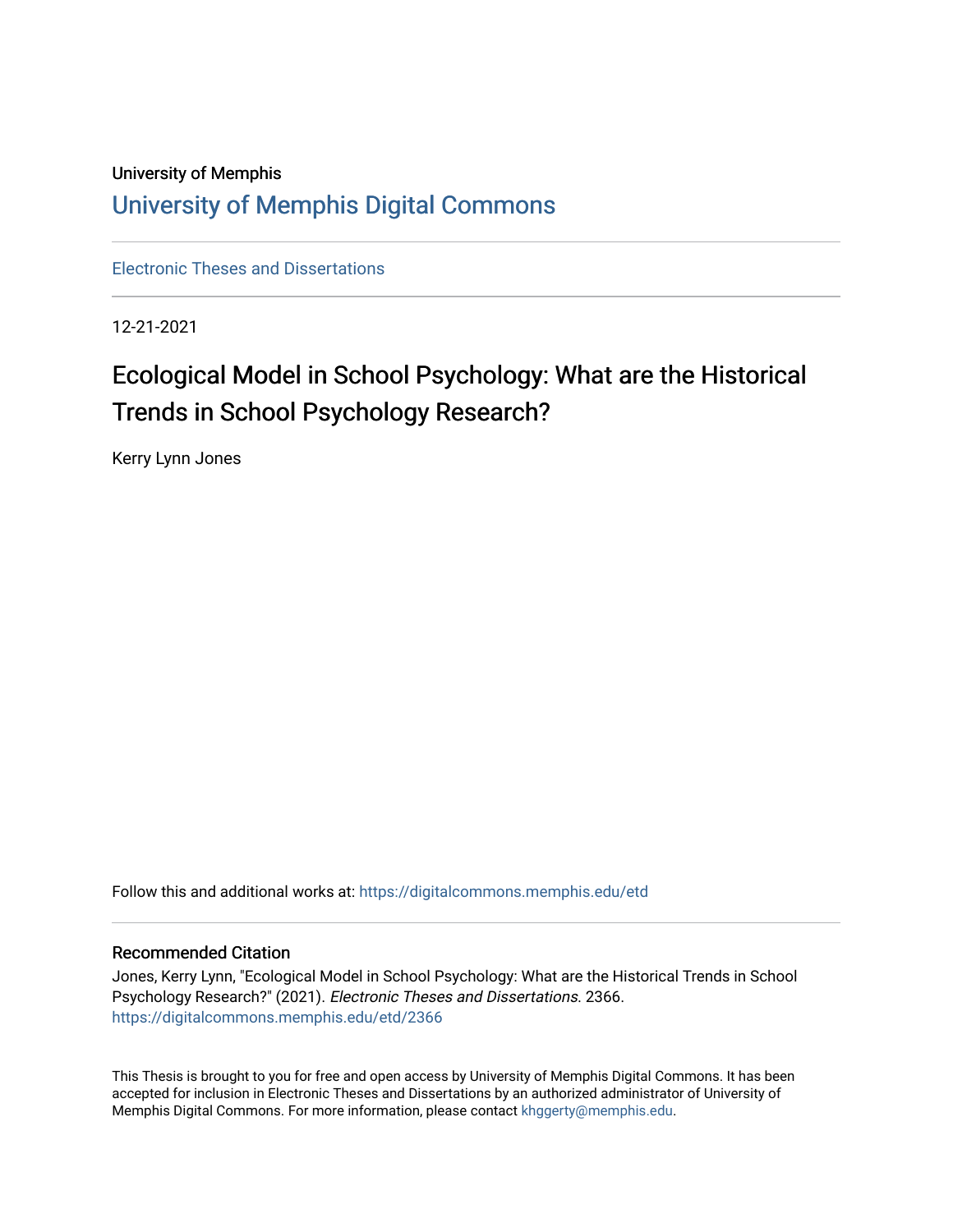### ECOLOGICAL MODEL IN SCHOOL PSYCHOLOGY: WHAT ARE THE HISTORICAL TRENDS IN SCHOOL PSYCHOLOGY RESEARCH?

By

Kerry Lynn Jones

A Thesis

Submitted in Partial Fulfillment of the

Requirements for Degree of

Doctor of Philosophy

Major: School Psychology

The University of Memphis

[December 2021]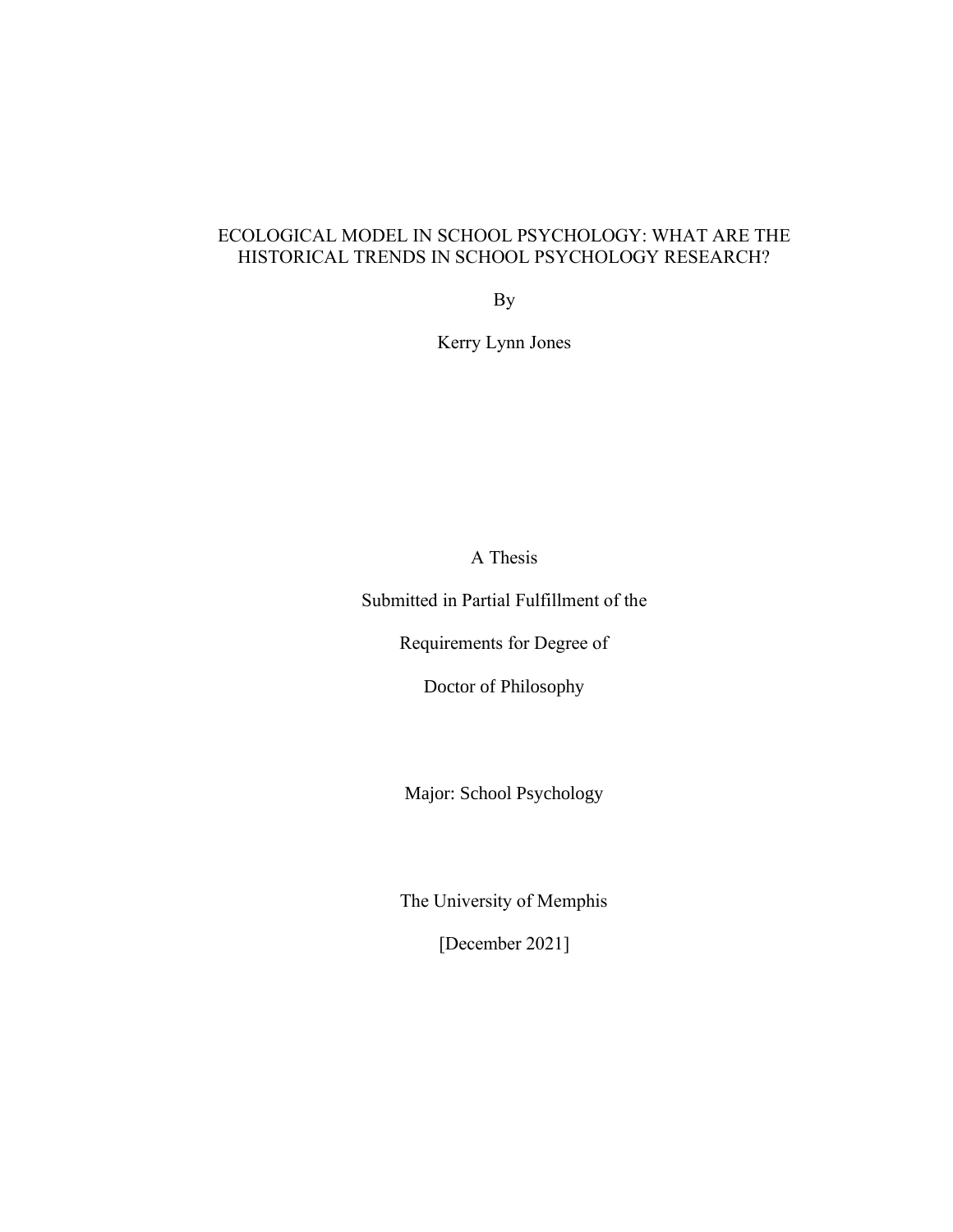#### Ecological Model in School Psychology: What Are the Historical Trends in School Psychology

#### Research?

#### **Abstract**

 More than 25 years ago, Conoley and Gutkin (1995) asserted the need for more adult-focused research and related practices in school psychology. In commemorating the 25-year anniversary of Conoley and Gutkin in a special issue in *School Psychology* (SP), Conoley et al. (2020) revisited some of their prior assertions, such as school psychology practitioners and researchers would benefit from "adopting an ecological or public health approach " (p. 369). They have preserved their position on the importance of adult-focused research and related practices in order to develop and maintain healthpromoting systems for students. Conoley et al. concluded that school psychology has not moved from individual-focused practices and has continued to miss the mark in providing optimal services to students from a systems perspective. The current study aims to determine the prevalence of research focused on the ecological model (advocated by Conoley et al., 2020) in school psychology journal articles.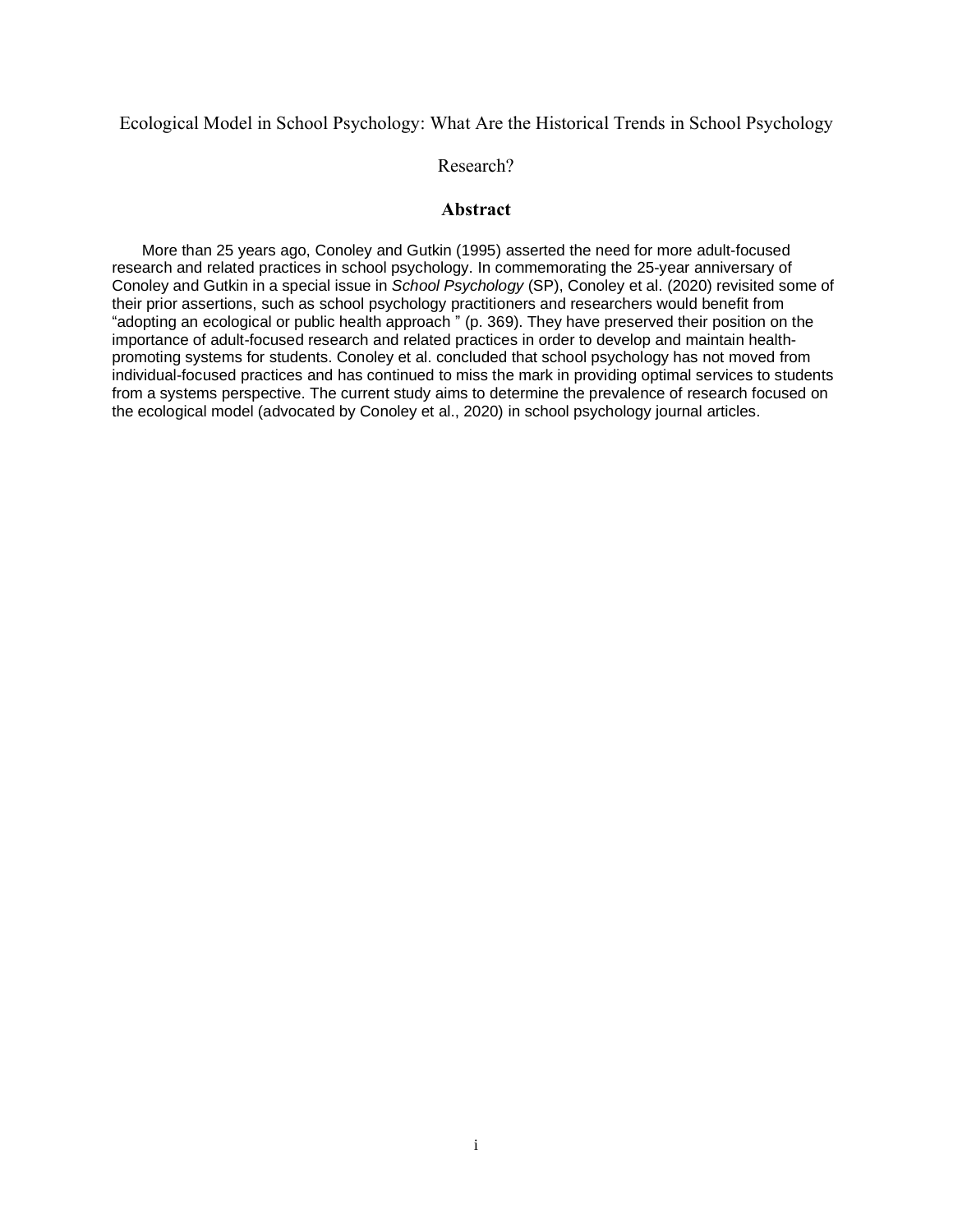### **Table of Contents**

| Chapter                                                             | Page                    |
|---------------------------------------------------------------------|-------------------------|
| List of Figures                                                     | $\overline{\text{iii}}$ |
| Introduction                                                        |                         |
| Medical Model                                                       |                         |
| Ecological Model                                                    | 3                       |
| Systems-Level or Student-Level Services                             | 6                       |
| Purpose of Study                                                    | 8                       |
| 2. Methods                                                          | 8                       |
| Selection of Journals and Articles                                  | 8                       |
| Coding System                                                       | 9                       |
| Procedures                                                          | 13                      |
| 3. Results                                                          | 15                      |
| Ecological and Not Ecological Model Articles                        | 15                      |
| Articles that are Primarily Ecological and Not Primarily Ecological | 17                      |
| Discussion<br>4.                                                    | 19                      |
| Limitations and Future Direction                                    | 22                      |
| Implications for Research and Practice                              | 23                      |
| References                                                          |                         |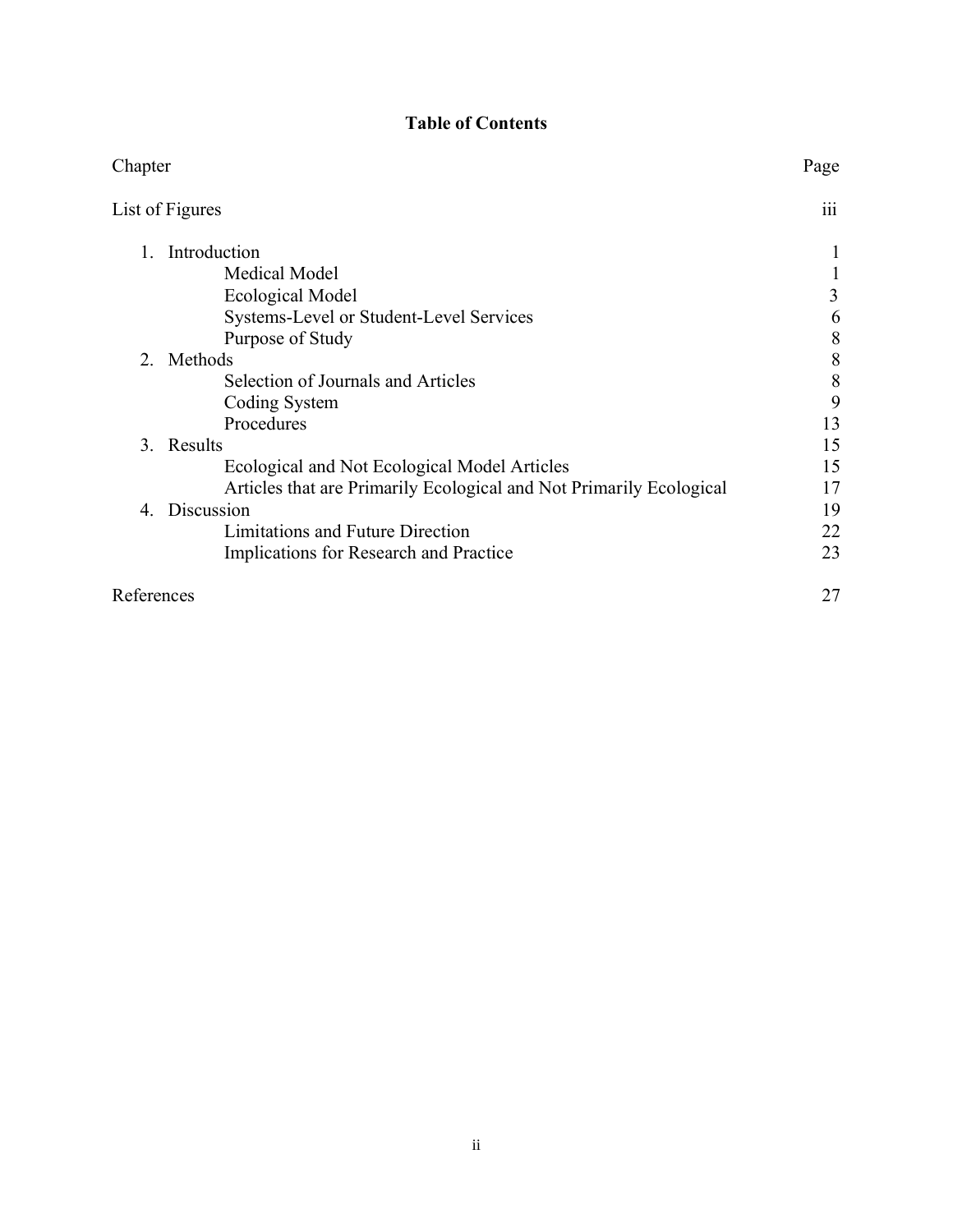## **List of Figures**

| Table                                                                                          | Page |
|------------------------------------------------------------------------------------------------|------|
| 1. Figure 1. Percentages of Ecological Model Research Articles by Year                         | 30   |
| 2. Figure 2. Percentages of Ecological Model Research Articles by Journal and Year             | 31   |
| 3. Figure 3. Percentages of Ecological Model Research Articles by Article Content and Year 32  |      |
| 4. Figure 4. Percentages of Primarily Ecological Model Articles by Year                        | 33   |
| 5. Figure 5. Percentages of Primarily Ecological Model Articles by Journal and Year            | 34   |
| 6. Figure 6. Percentages of Primarily Ecological Model Articles by Article Content and Year 35 |      |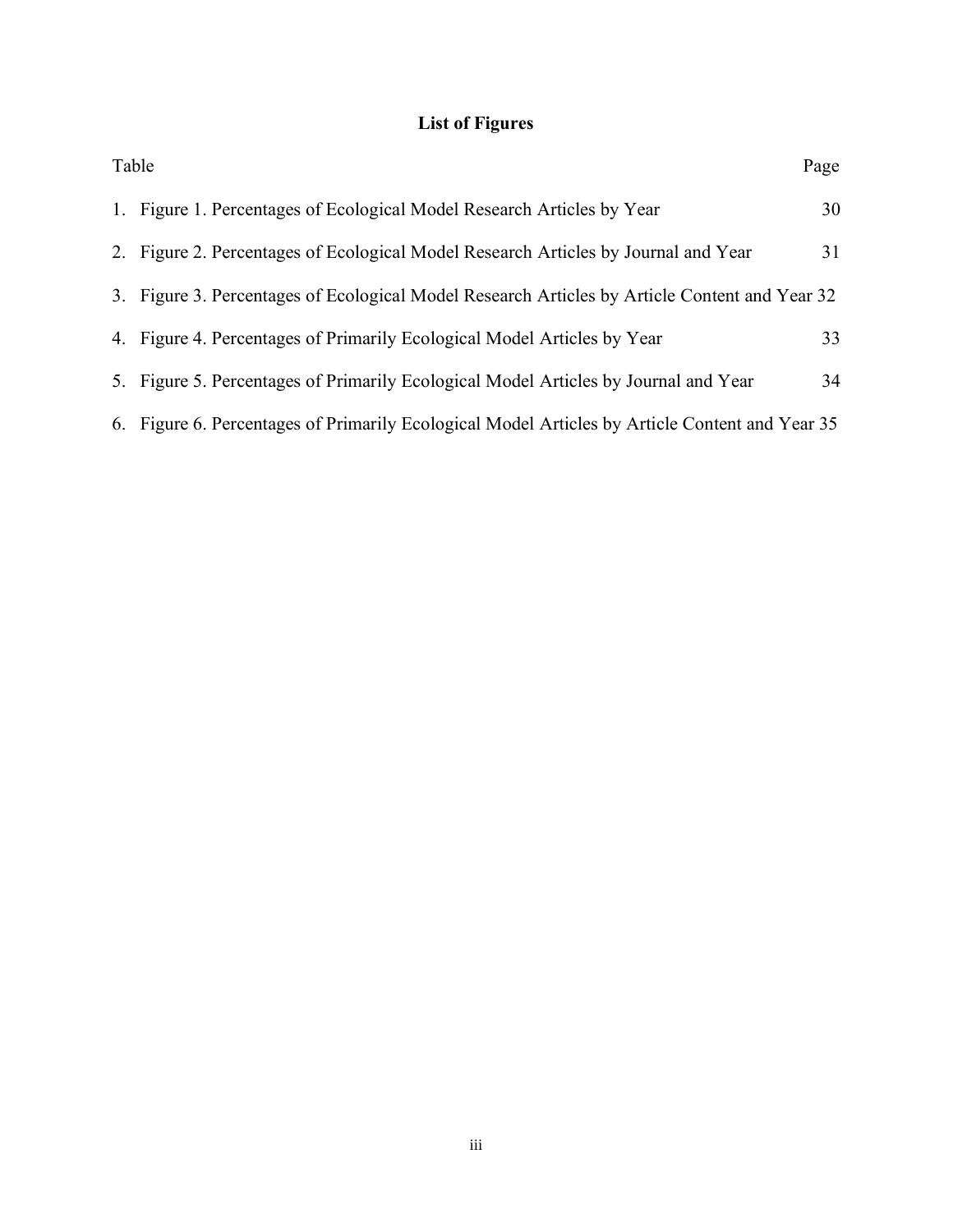#### **Models of School Psychology Research and Practice**

School psychologists are, in part, renowned for having an extensive professional "toolbox" of skills. This toolbox customarily entails competencies in teacher and parent consultation, counseling, psychoeducational assessment, student-centered therapy, classroomand home-based behavioral intervention, and direct academic intervention. School psychologists routinely provide direct educational and mental health services to students in conjunction with collaborating with parents, educators, and other professionals to foster a protective and nurturing learning environment for students (National Association of School Psychologists [NASP], 2010). With this goal in mind, school psychologists deliver specific services based on students' unique needs, such as direct and indirect interventions centered on mental health, socialization, learning, and academic skills. School psychologists utilize their knowledge in psychology and education when consulting and collaborating with others. Respectively, school psychologists are accustomed to schedule modifications and changes in circumstances that frequently compel alterations in stance and daily outlook.

Accompanying school psychologists' extensive professional toolbox of skills are established systems of service delivery in school settings. The two most prominent service delivery models are the medical model and the ecological model. They are discussed in the following two sections.

#### **Medical Model**

The medical model, or individual-focused service delivery model, was founded on scientific thinking about health and disorder. Professionals employing this model view students who grapple with mental health and academic problems as persons who are sick and need treatment (Reiter, 2000). The model is based on the view that "all learning problems are the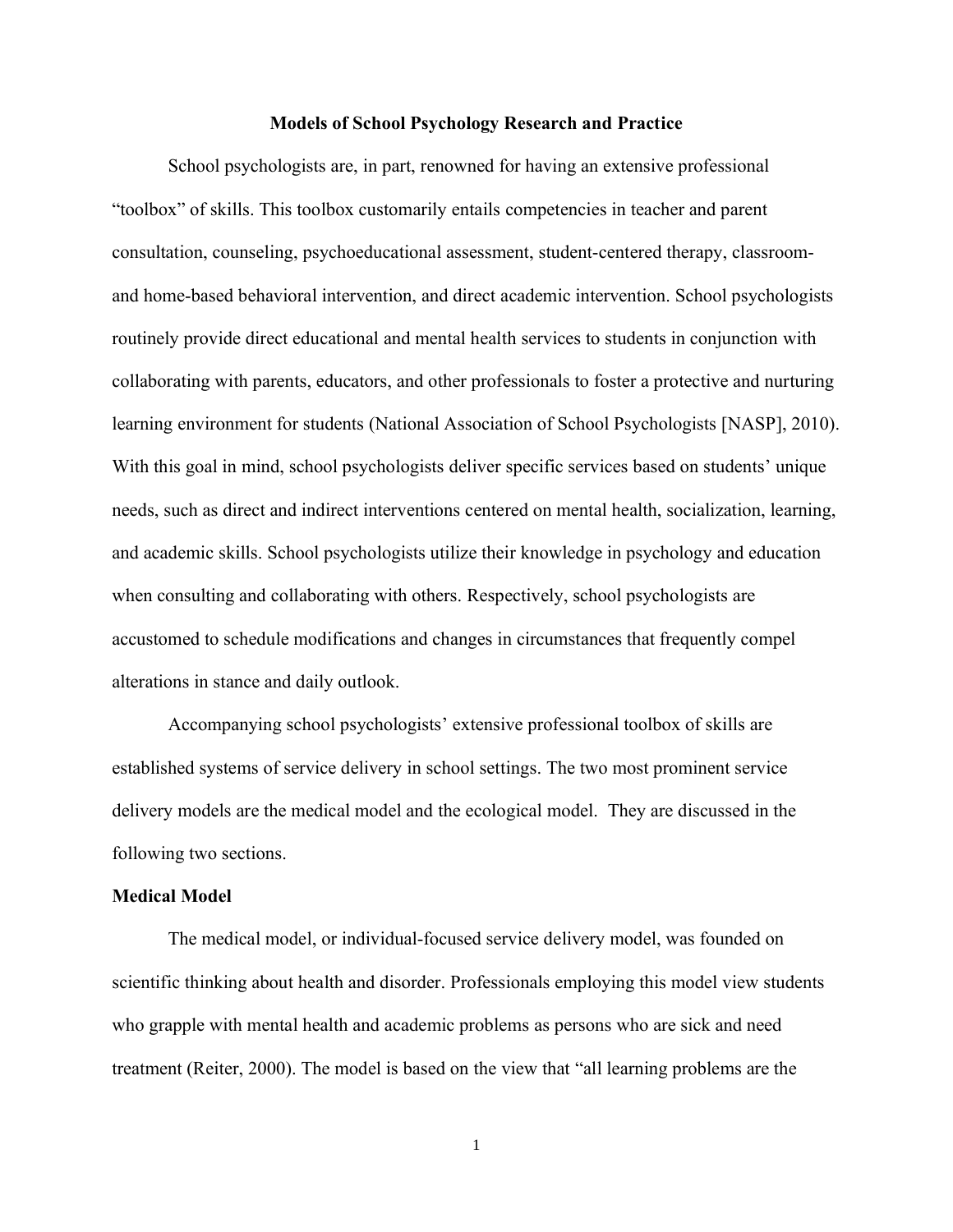result of organic disorder or disease" (Massoumeh & Leih, 2012, p. 5802), and it focuses on the student largely in isolation. Usually, school psychological activities consistent with this model are planned around services delivered to the individual student, or direct services. Käser (1993) described direct service to students as "psychological tasks that includes personal encounters between the school psychologist and the student diagnostic work and/or therapy: interviews with the student, play observation, testing, and, should the need arise, follow-up treatment" (p. 7). In an academic sense, direct service delivery helps to foster student-centered learning principles by encouraging the development of self-regulated learning, including the ability to set individual learning goals, designing a learning process to achieve those goals, and assessing outcomes to determine whether the goals have been achieved. Furthermore, direct services often comprise a plethora of student-centered supports, such as intervention and instructional support to develop academic skills and interventions and mental health services to develop social and life skills. This description further highlights school psychologists' wide repertoire of professional skills, as they often engage in comprehensive and integrated school psychological services.

With this in mind, the amount of time school psychologists spend on direct services is subject to variation per school district, school, school day, and even more so, the roles and functions of school psychologists that have changed across the past several decades. A number of surveys targeting the role and function of school psychologists found that they reported spending more than half of their time for psychoeducational assessment, about a quarter in interventions (e.g., counseling and remediation), about one-fifth in consultation, and a negligible amount in research and evaluation (D. K. Smith, 1984; D. K. Smith & Mealy, 1988; Reschly & Wilson, 1992). Reschly and Wilson (1995) investigated role changes from 1986 to 1991-1992. In this study, they found in a 40-hour work week, over half the time was spent on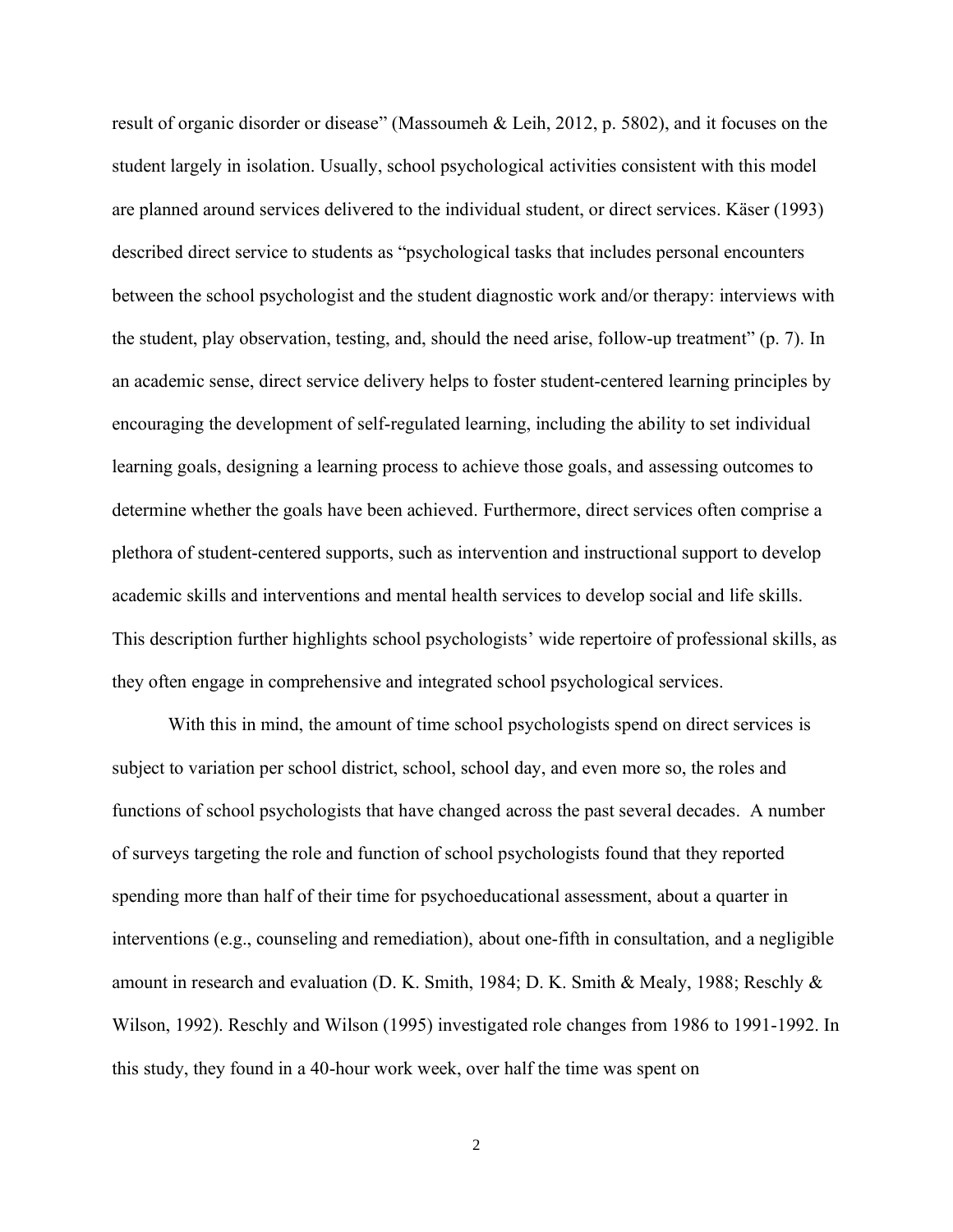psychoeducational assessment. A later study by Reschly (1998) made comparisons between the 1992 data and data from a 1997 survey and essentially found similar percentages of time allocation. More recently, a study by Bramlett et al. (2002) found that school psychologists' allocated most of their service time to direct services that are assessment oriented but continued to focus on direct services like counseling as opposed to parent training. Nevertheless, over the past few decades, research findings appear to reflect a consistent pattern of school psychologists' activities and services provided. Based on the research, it is indisputable that school psychologists spend a large amount of time in assessment-related services (e.g., administering psychological and educational tests, conducting observations and interviews, and gathering relevant information in the assessment of students experiencing learning and adjustment problems) and less time engaged in consultation.

#### **Ecological Model**

School psychologists' activities also reach the school and environmental settings and are implemented independently of any specific student (Käser, 1993). In fact, they can address influences in the student's broader ecology to alter the student's development rather than only address the student directly as an individual, as seen in the medical model. School psychologists are knowledgeable of school and systems framework, organization, and theory; general and special education; technological resources; and empirically-based school practices that support learning and mental health. Hence, school psychologists deliver services to schools and families that strengthen the competence and welfare of students, including the advancement of efficacious and safe-learning environments, practices that address emerging academic and behavioral problems across students, responses to crises, and the enhancement of family-school partnerships (NASP, 2010). Indirect activities with regard to the individual student comprise interviews with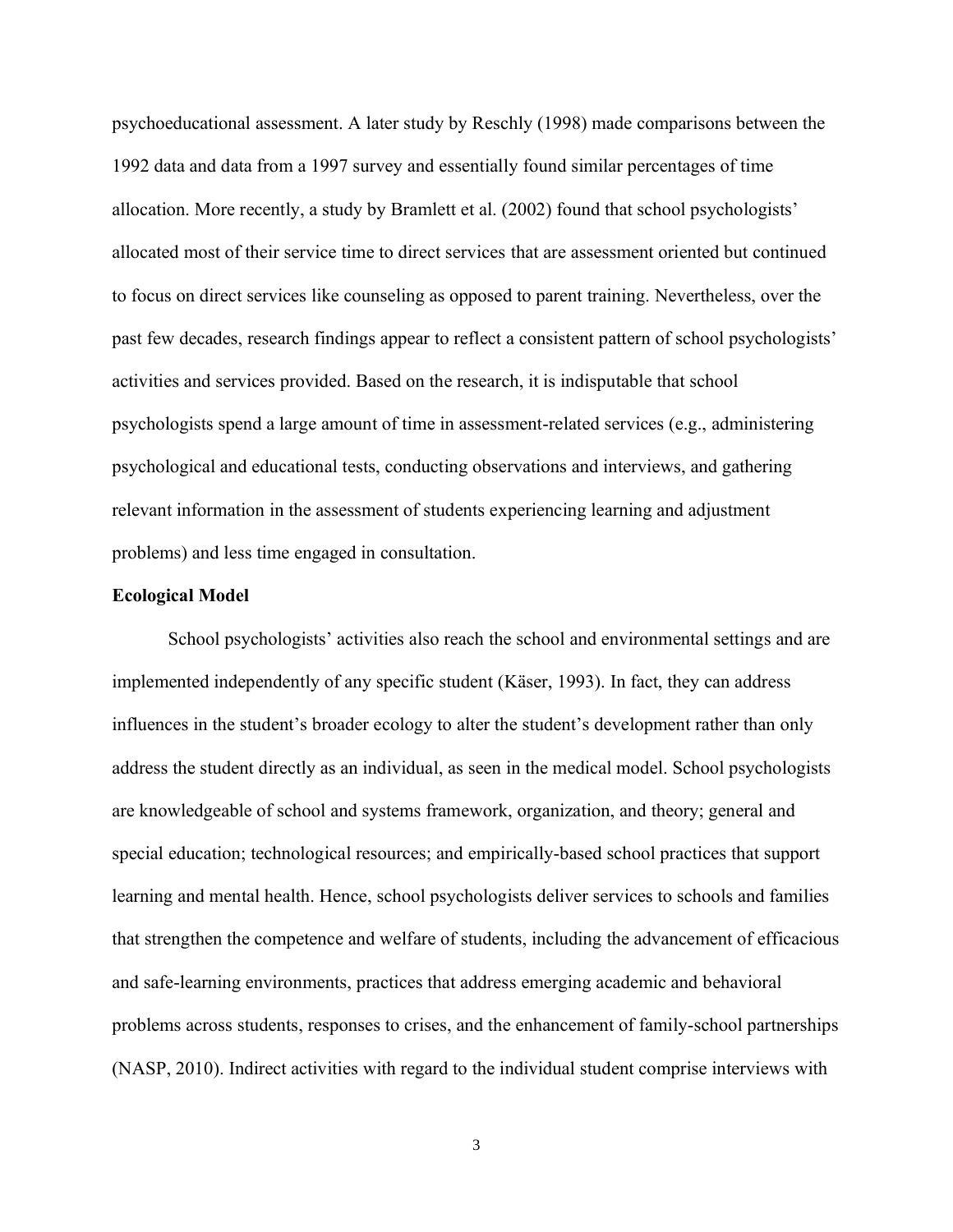parents, teachers, and professionals, such as the student's physician or special education teacher. While the medical model has influenced a wide range of educational strategies and methods in special education, there has been a push for replacing it with an ecological model of human behavior.

The ecological model encompasses adult-focused service delivery, which is a shift away from the individual student or medical model to the lives of students, particularly parents and teachers. Furthermore, the ecological model includes system-level intervention and change. Käser (1993) explained that the description of "systemic" and "ecological-psychological" are equivalent, "as both emphasize the interconnection and interaction of the individual with the environment" (p. 9). This model analyzes the complexities of an individual. Essentially, it states that to understand the student, you must understand the environment (e.g., home, school, community, and culture) in which the student lives (Bronfenbrenner, 1986). Bronfenbrenner (1979) argued for the importance of being less attentive to the "social address," meaning where services are delivered, and more attentive to how the social and psychological factors within each environment influence the lives of students in the environment.

The ecological perspective in school cultures has gained much traction. Spence and Lee (2003) notably expressed that principles from the ecological model have cultivated a better understanding of several phenomena, such as physical inactivity and school violence. As indicated, school psychologists engage in school-wide practices to promote learning, to provide preventive and responsive services, and to facilitate family-school collaboration services.

#### *Promoting Learning*

With respect to promoting learning, school psychologists collaborate with others to incorporate evidence-based strategies and practices in student discipline, instructional support,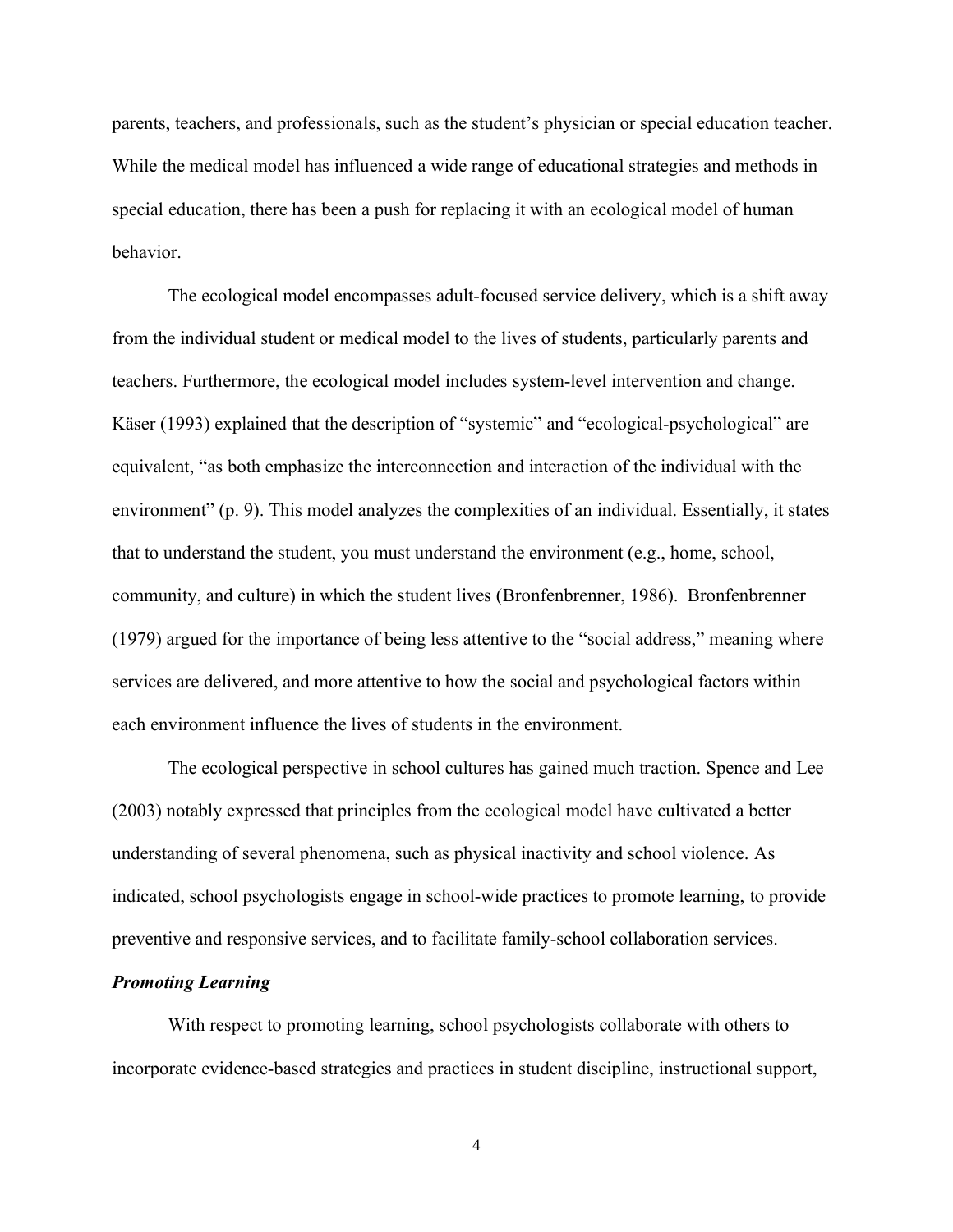staff continuing education, and program evaluation. Furthermore, school psychologists help to create and maintain multitiered services to support all students' progress in academic, social, emotional, and behavioral objectives. In a similar vein, school psychologists engage in designing and implementing universal screening programs to identify students who need additional instructional or behavioral support services while helping to monitor progress through systematic measures.

#### *Providing Preventive and Responsive Services*

School psychologists are knowledgeable in standards and research related to resilience and risk factors in learning and mental health, services in schools and communities to promote multitiered prevention and intervention, and empirically-based approaches for effective crisis responses. Some of the associated preventive and responsive services include participating in school crisis teams by using data-based decision making, utilizing problem resolution approaches, supplying consultation, and providing direct services in regard to crisis prevention, preparation, response, and recovery (NASP, 2010). Additionally, school psychologists support the wellbeing and resilience of students by working with other healthcare professionals, promoting environmental change that may contribute to good health and adjustment of students, and providing resources to respond to a range of mental, social, behavioral, emotional, and physical needs.

#### *Facilitating Family-school Collaboration Services*

School psychologists use their knowledge of standards and research affiliated with family systems, strengths, necessaries, and culture. This includes promoting empirically based strategies to help support family support and its impact on students' learning and psychological health by also fostering the development of collaboration between families and schools. School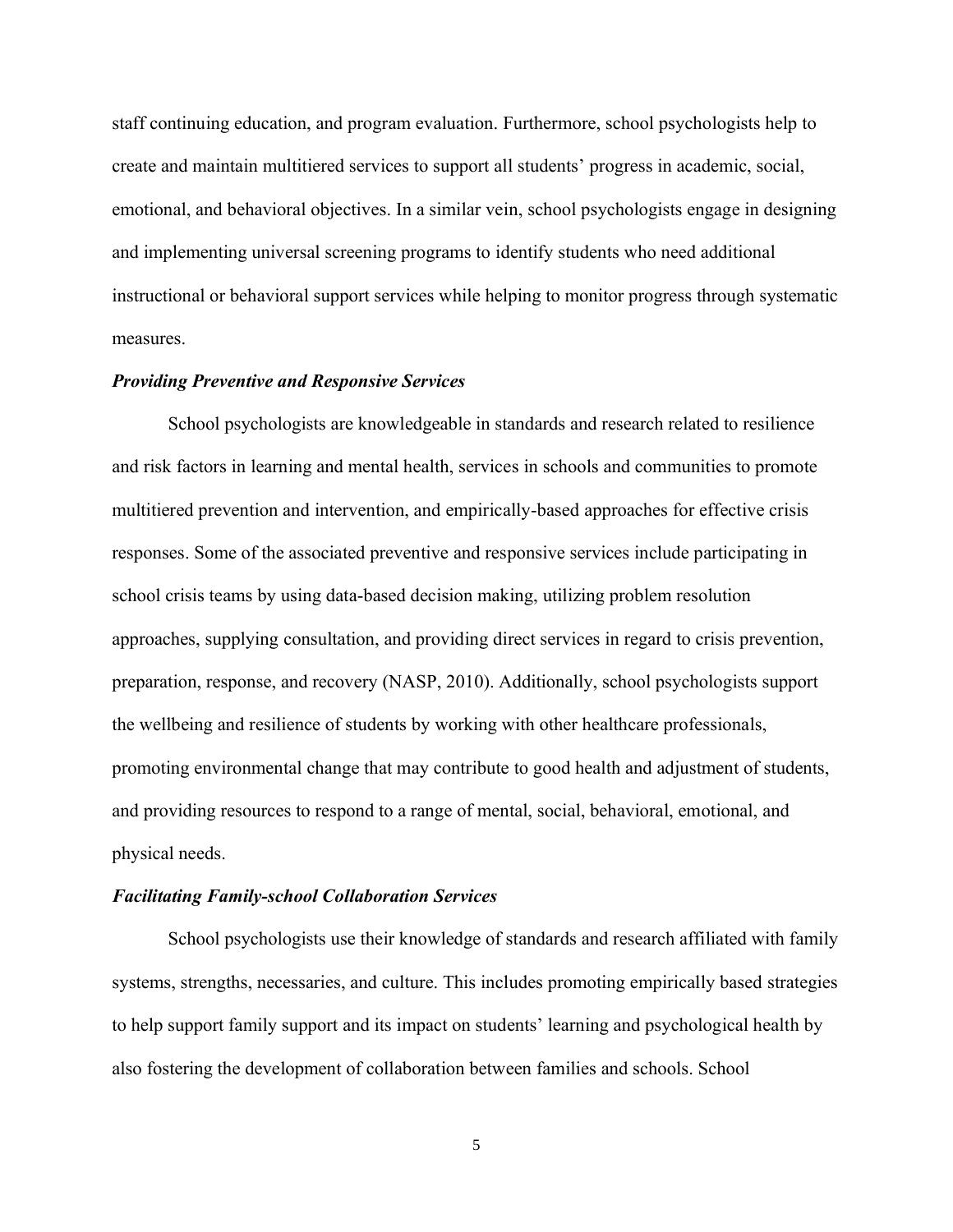psychologists advocate for families and support parents in their involvement in school activities and help to identify culturally-related issues and other factors that affect family-school relationships and interactions with community providers (NASP, 2010). As in providing direct services, school psychologists are well-versed in collaborating with student influencers to help address the broader ecology of the student.

## **Does School Psychology Practice and Research Focus on Systems-Level or Student-Level Services?**

Based on the previous remarks, it is apparent that systems-level and student-level services are essential to the practice of school psychology and to the service of its families, schools, and students alike. This idea seems to translate to professional school psychology associations, such as NASP. System-level and student-level service types are both represented in the NASP *Model for Comprehensive and Integrated School Psychological Services*. First written in 1978 and revised in 1984, 1992, 1997, 2000, and 2010, the model operates as a guide to the organization and delivery of school psychological services at the federal, state, and local levels (NASP, 2010). Within this model, the umbrella of indirect and direct services for students, families, and schools encompasses systems-level and student-level services as delivery methods to support instructional and mental health interventions, school-wide practices, prevention and responsive services, and family-school collaboration services. Although models such as this depict the need for both service types, many school psychologists wonder which model should draw more focus.

About 25 years ago, Bradley-Johnson et al. (1995) referenced the rapid changes in special education and its push for policies that incorporate the inclusion of students with disabilities in general education classrooms while noting the role of school psychologists as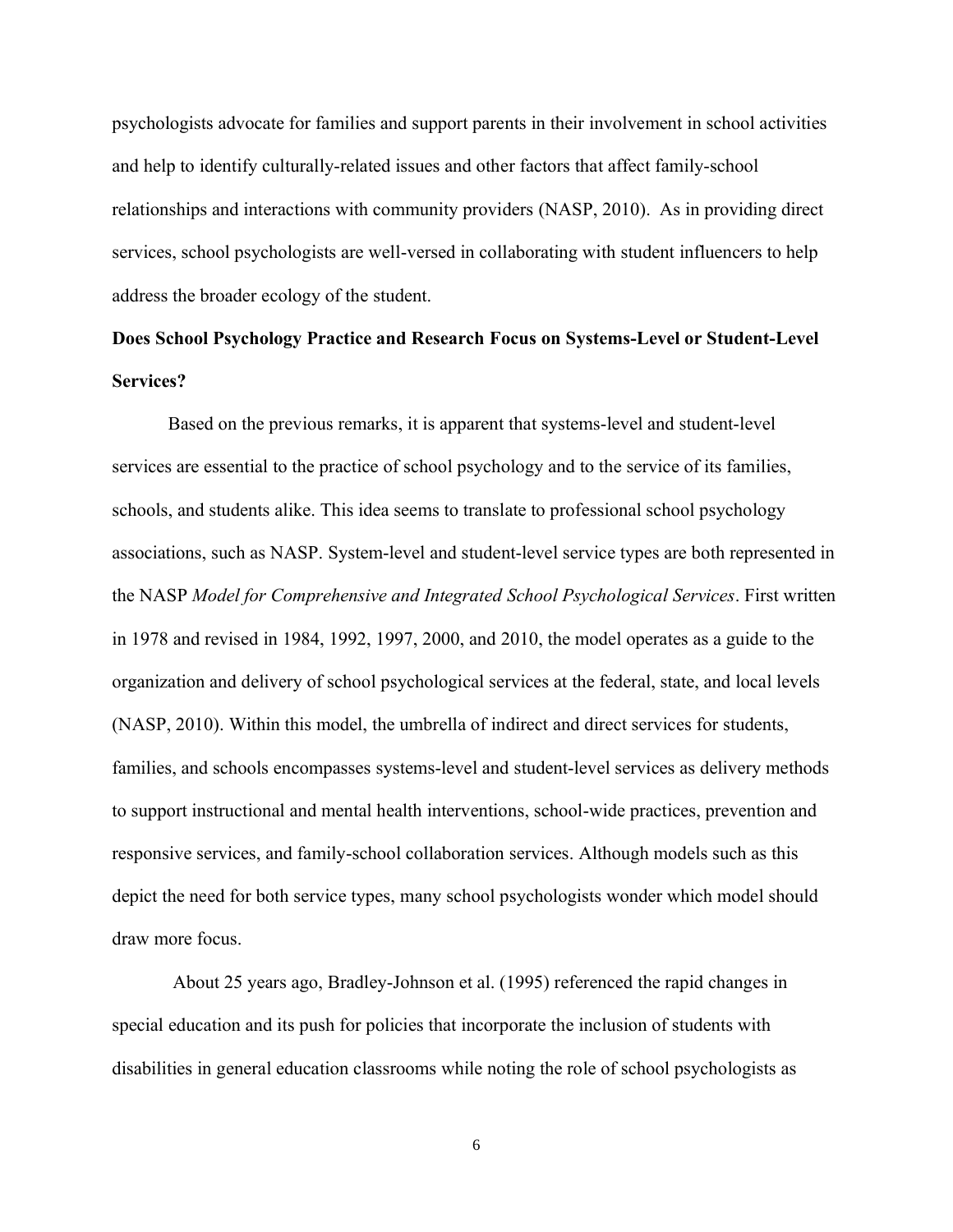unknown. As Bradley-Johnson et al. focused on the reevaluation of school psychologists' roles and responsibilities, they emphasized their measurement expertise to assist with the development and implementation of authentic assessment, a method that links student evaluation and teaching. In this description, Bradley-Johnson et al. (1995) called for a renewed emphasis on science in school psychology.

In reaction to Bradley-Johnson et al. (1995), Conoley and Guktin (1995) concurred that school psychologists have a wide range of valuable skill sets yet were perplexed why they do not often employ the skills needed to construct system-level change for students effectively. Conoley and Gutkin derided traditional practices associated with assessment, diagnosis, and treatment of mental health disorders and emphasized that school psychologists are "preoccupied with the problems of the individuals rather than understanding the ecologies in which people function" (p. 210). They bemoaned the fact that school psychologists continue to conduct their research, training, and practice as if they are direct service professionals and asserted that "creating healthy environmental systems that reduce the incidence of 'illness' is a higher calling" (p. 211).

More recently, Gutkin (2012) levied some of the same arguments of Conoley and Gutkin (1995) in addressing the problems associated with the application of the medical model by school psychologists. He indicated that limitations of the medical model have led to research focused on individual-focused services rather than services that focus on populations and on remediation rather than prevention and early intervention – "unintentionally creating a severe shortage of service providers and providing treatment that lack sufficient efficacy" (p. 1). Ultimately, he conveyed that it has created "nationwide mental health and education pandemics for students and youth" (p. 1).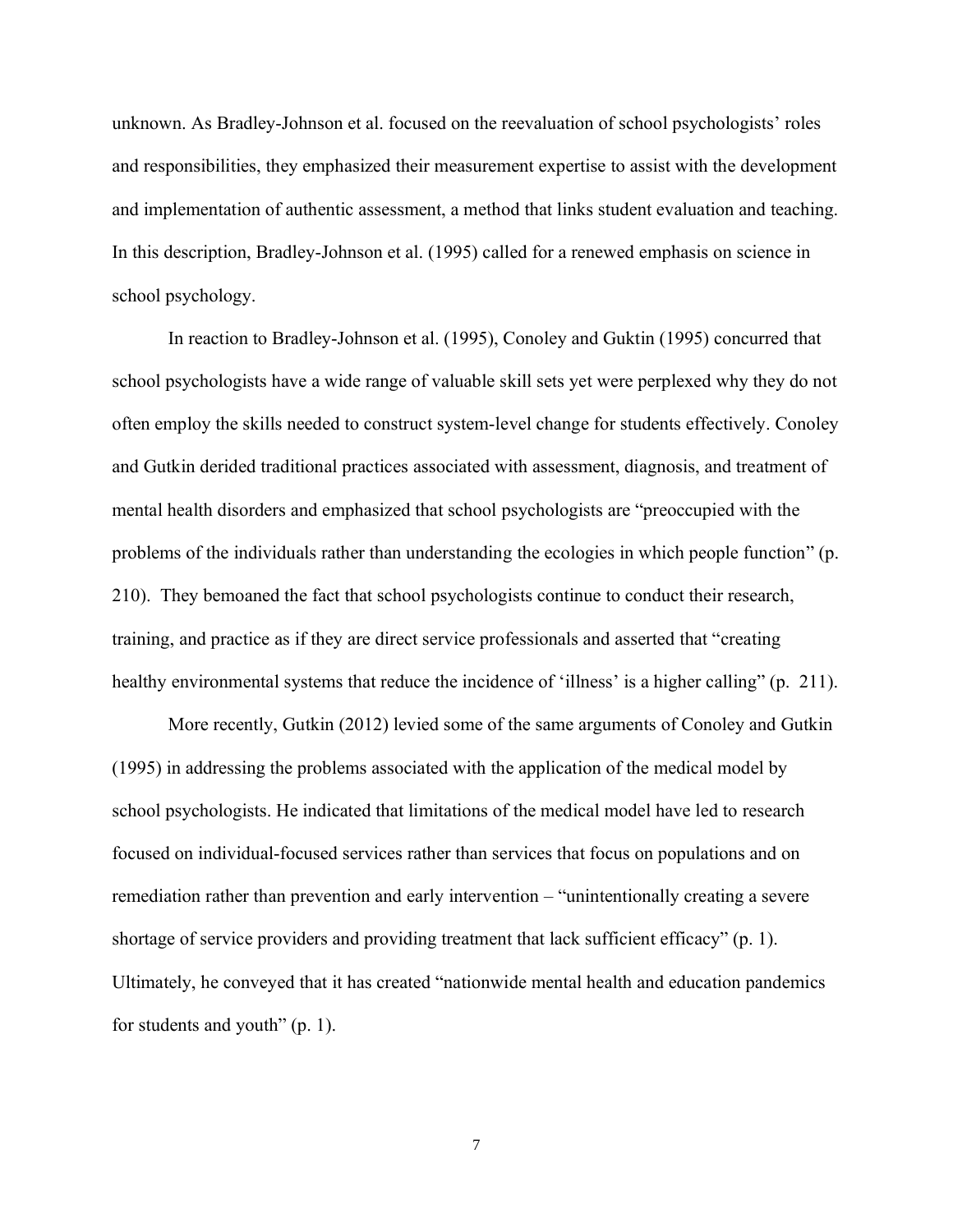#### **Purpose of the Study**

More than a quarter of a century ago, Conoley and Gutkin (1995) asserted that insufficient research had been done to apply the ecological model in school psychology, and more recently, Conoley et al. (2020) indicated that there has been insufficient growth in research focused on the ecological model across time. Conclusions about the prevalence and growth, decline, or stagnation of such research should be guided by empirical evidence. The purpose of this study is not to determine whether the ecological model is correct but to conclude how prevalent research focused on this model has been in school psychology journals since the publication of Conoley and Gutkin's 1995 article.

This study includes three research questions: (a) How common are ecological model research articles published in school psychology journals since 1995? (b) Do ecological model research articles primarily address ecological principles?, and (c) What is the article content (i.e., assessment, consultation, explicative, intervention, or other) addressed in ecological model articles in school psychology journals since 1995?

#### **Method**

The research questions were addressed by identifying and comparing trends in school psychology-based ecological research publications over the last 25 years, from 1995 to 2019.

#### **Selection of Journals and Articles**

To determine publication trends pertinent to school psychology, the complete list of school psychology journals was reviewed: *Journal of School Psychology* (JSP), *Psychology in the Schools* (PITS)*, School Psychology International* (SPI)*, School Psychology* (SP) (formerly *School Psychology Quarterly), School Psychology Review* (SPR), *Journal of Applied School Psychology, School Psychology Forum, Contemporary School Psychology, Canadian Journal of*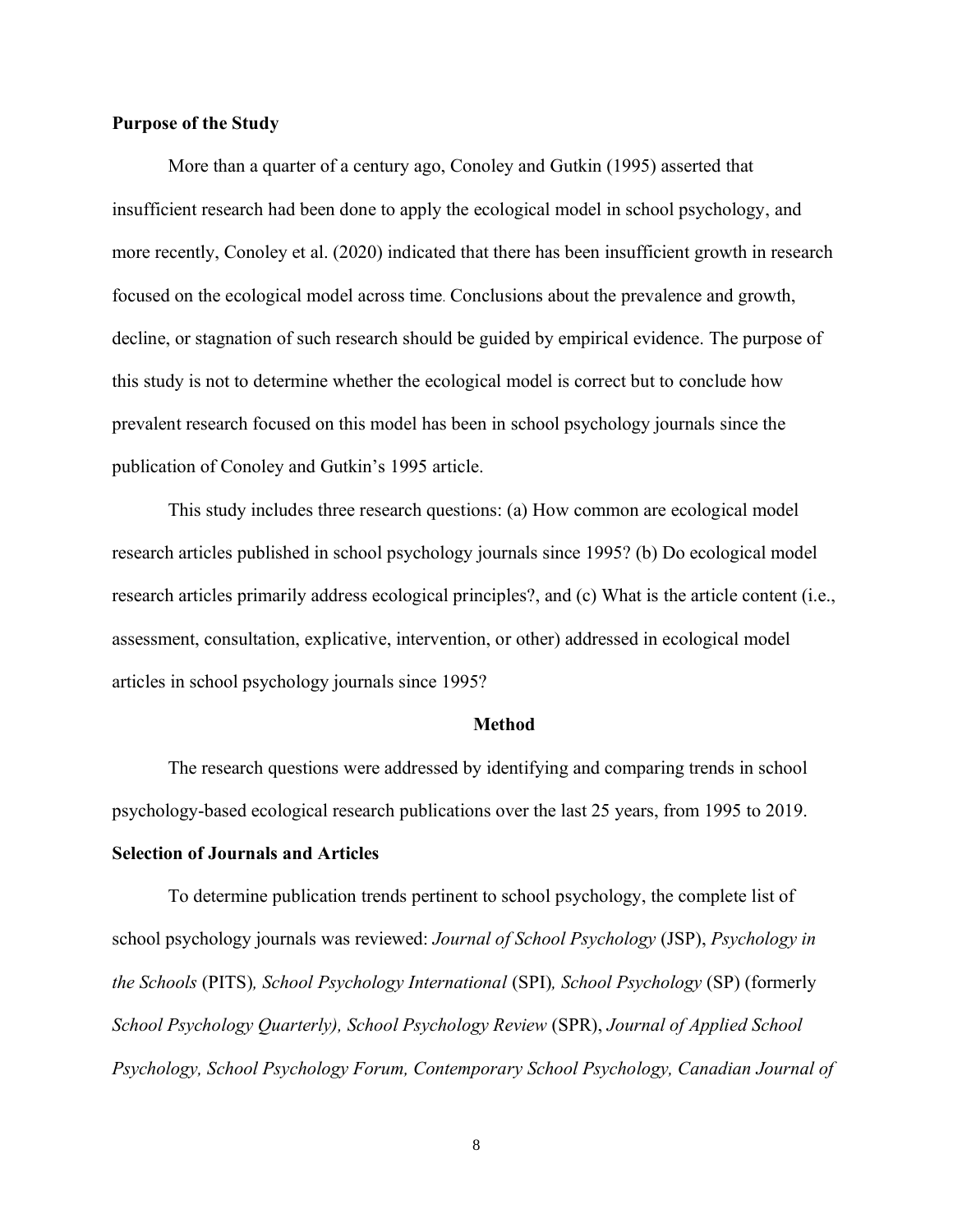*School Psychology*, *Professional Psychology: Research and Pedagogy* (formerly *Trainers of School Psychologists*), and *International Journal of School and Educational Psychology*. From this more extended list, journals were selected that (a) were continuously published since 1995 and (b) produced impact factors for more than five years (Floyd, 2018; Floyd et al., 2011; Hulac et al., 2016). This procedure yielded five school psychology journals: JSP, PITS, SP, SPI, and SPR.

Articles published triennially from 1995 to 2019 (i.e., 1995, 1998, 2001, 2004, 2007, 2010, 2013, 2016, and 2019) across journals were identified, and their titles, abstracts, and keywords were accessed from PsycINFO and Scopus. Articles were identified in PsycINFO for all journals, except for articles appearing in *SP* and *SPR* in 1995. Scopus was accessed to obtain the titles, abstracts, and keywords for their 1995 articles. Precisely, 1,856 articles from the five journals across the nine targeted years were identified. This total includes 324 articles from JSP, 604 articles from PITS, 264 articles from SP, 318 articles from SPI, and 346 articles from SPR.

#### **Coding System**

A three-section coding system was employed. First, the coding system addressed whether the articles were research articles based on an extension of systems introduced by prior studies (Bliss et al., 2008) and adapted by Price et al. (2011). Research articles included quantitative research articles (e.g., descriptive, correlational, and meta-analysis studies) or qualitative research articles (i.e., ethnographic studies). Non-research articles, such as expository reviews, editorials, assessment instrument reviews, obituaries, and commentaries, were omitted from further coding as this study focused on research published in school psychology journals (and not all articles published in these journals).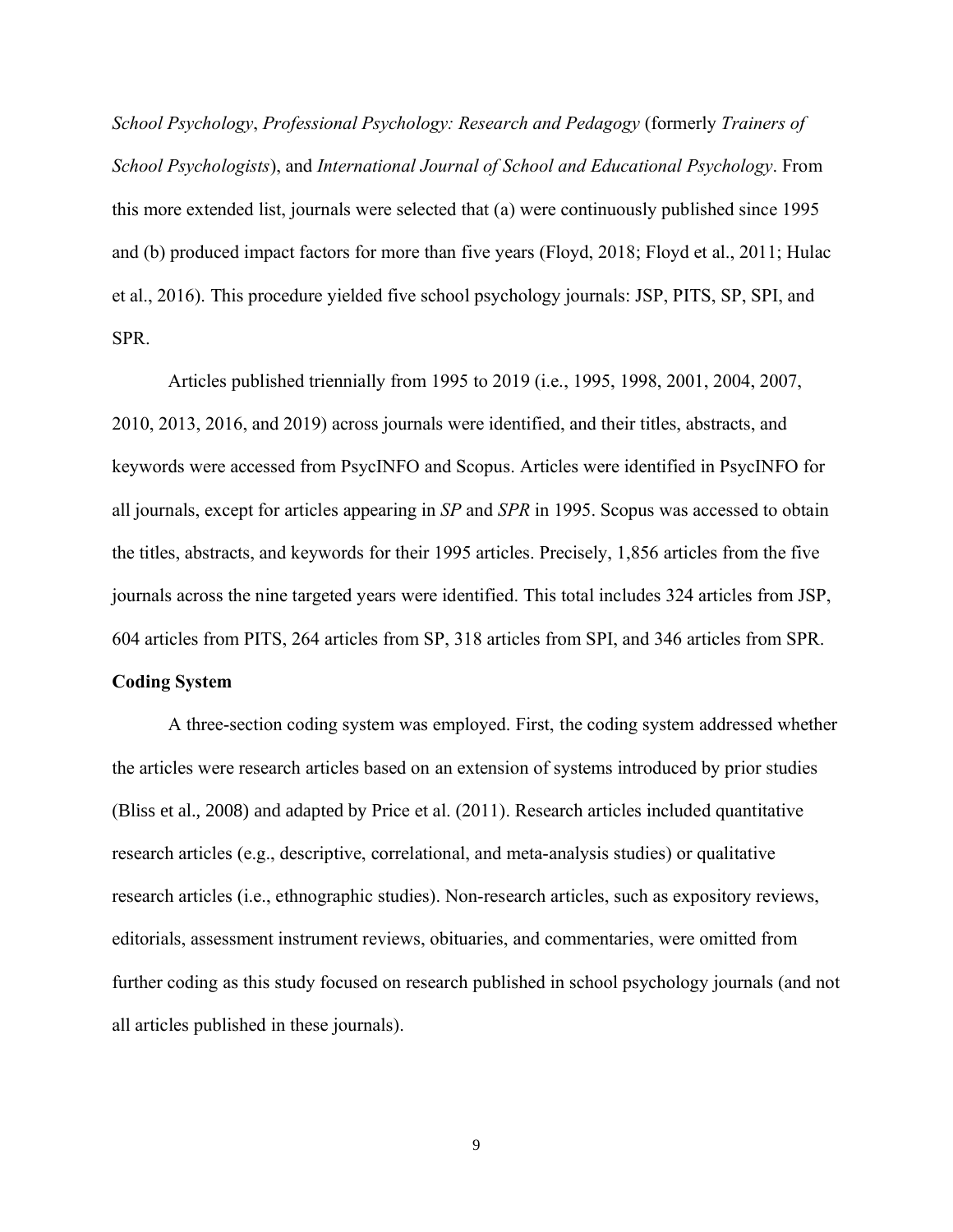Second, the coding system addressed whether research articles reflected the ecological model. This section of the coding system was developed based on five methods. The principal investigator reviewed five articles written by Conoley, Gutkin, Bradley-Johnson, and colleagues (Bradley-Johnson et al., 1995; Bradley-Johnson & Dean, 2000; Conoley & Gutkin, 1995; Conoley et al., 2020; Gutkin, 2012) and identified definitions and keywords or phrases directly from their texts that addressed features of the ecological model. Next, the principal investigator and faculty advisor examined these lists of keywords or phrases to eliminate redundant items and otherwise clarify the items. From these first two steps, a preliminary coding manual was developed. In the next step, using these definitions and keywords or phrases and the resulting coding guidelines, the principal investigator and faculty advisor coded all the articles from issues 1 and 2 of the 1994 and 2020 volume years with the highest impact factors: JSP, SP, and SPR. Based on their notes during the coding of articles, the principal investigator and faculty advisor modified the coding guidelines to increase their clarity. Next, the coding guidelines were shared with three university professors who are active in school psychology research and who contributed commentaries to SP in response to the Conoley et al. (2020) article. They reviewed coding guidelines, while practicing coding of five articles, and offered suggestions for deletions, additions, and revisions. Finally, the principal investigator reviewed the feedback from the reviewers and revised the coding guidelines while consulting with the faculty advisor.

Using this coding scheme, ecological model articles focus their research questions on school psychologists supporting school-based systems and organizations along with school and home collaborations through practices such as parent training, universal screening, positive behavior support, effective classroom management, and school-wide intervention and prevention. Shifting away from the individual student or medical model to the lives of students,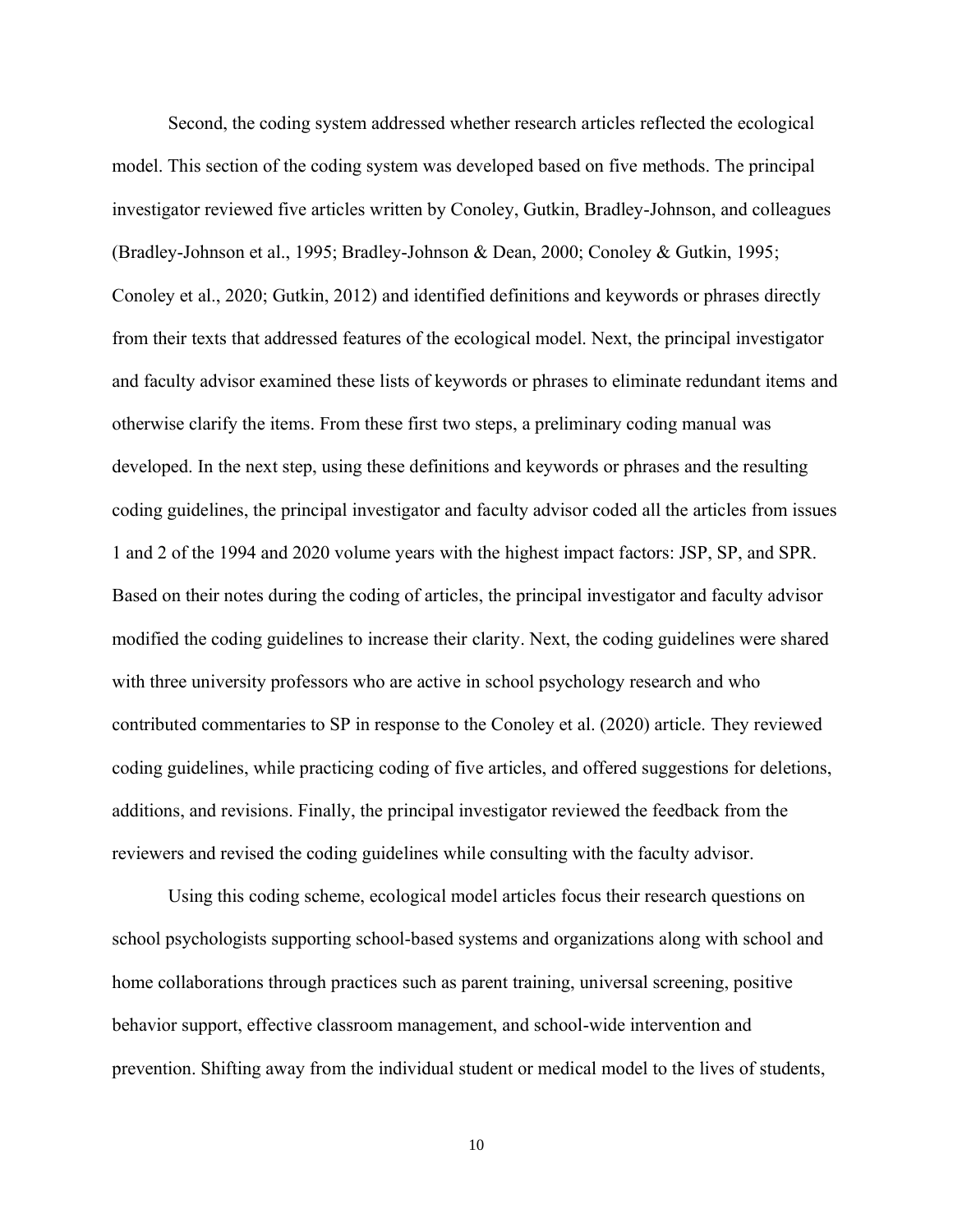the ecological model embodies adult-focused service delivery that embraces system-level intervention and change. This model analyzes the complexities of an individual by underlining the interconnection and interaction of the individual with their environment. Essentially, it states to understand the student, you must understand the world (e.g., home, education, community, and culture) in which the student lives (Bronfenbrenner, 1986). Keywords identified with ecological model articles are *ecological*, *prevent*, *system(s)*, *consult* or *consultation*, *organization*, *training*, *collaboration*, *community*, *adult*, *parent(s)*, *family*, *teacher(s)*, and *indirect service*. Non-ecological model articles do not incorporate key features of the ecological model in their hypotheses or research questions.

Third, the coding system addressed article content (based on Price et al., 2011) by outlining five areas: (a) assessment, (b) intervention, (c) consultation, (d) explicative, or (e) other. These content areas are based on the basic roles and functions of school psychologists, as described in Fagan and Wise (2007). Assessment is coded if the article describes "the gathering and integration of psychology-related data for the purpose of making psychological evaluation, accomplished through the use of tools such as tests, interviews, cases studies, behavioral observation, and specially designed apparatuses and measurement procedures" (Cohen et al., 1996, p. 6). Additionally, content includes measurement or evaluation of knowledge, skills, attitudes, and/or beliefs, classification of populations or problems, and instrument development or validation (Price et al., 2011). As modeled in the NASP *Model for Comprehensive and Integrated School Psychological Services*, assessment embodies data-based decision-making, which utilizes assessment methods to identify strengths and needs and design effective interventions, services, and programs. Furthermore, it helps to measure progress and outcomes within a multitiered system of supports. School psychologists systematically gather data from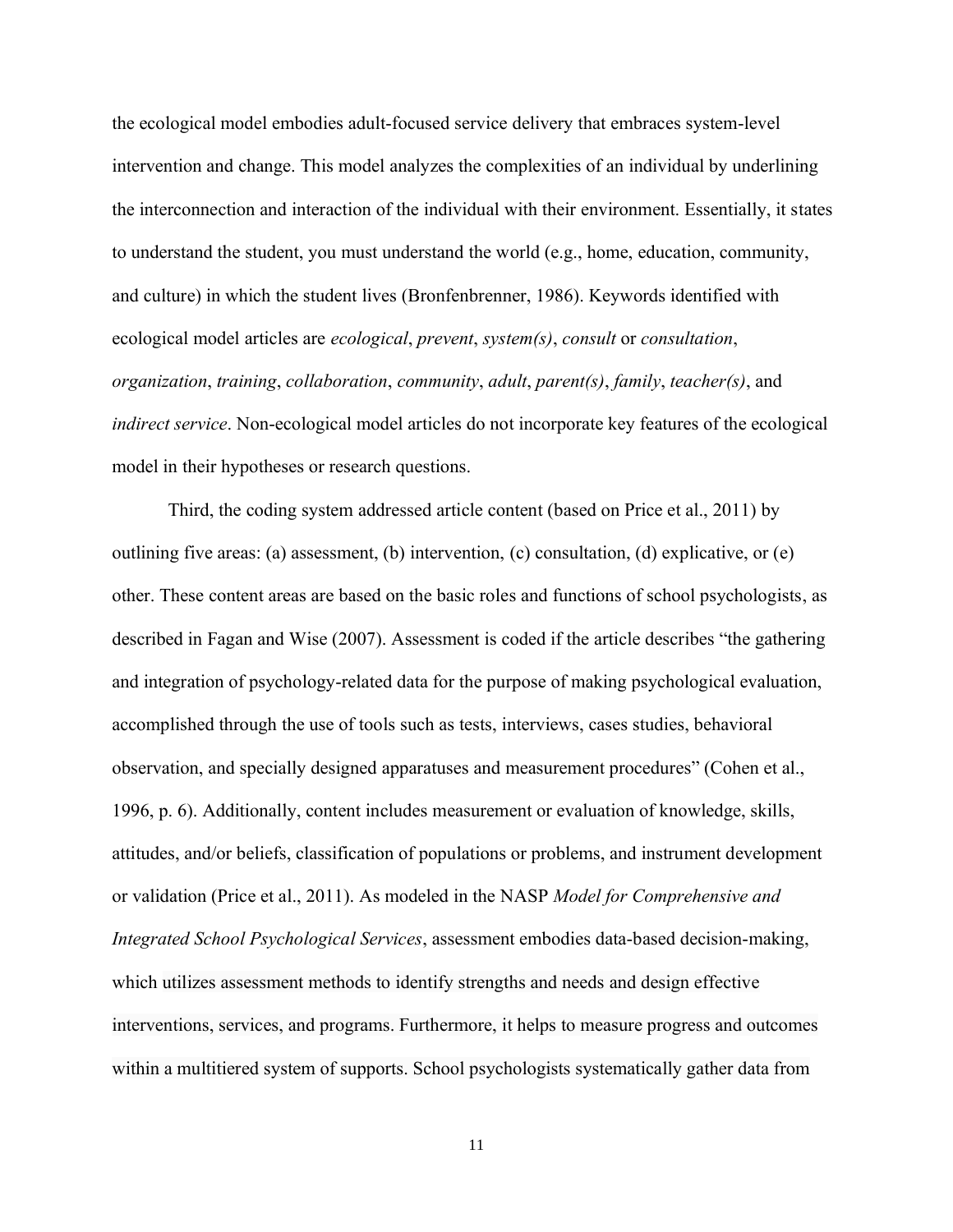various sources as a basis for decision-making at the individual, group, and systems levels, and they interpret ecological factors (e.g., classroom, family, and community characteristics) as a context for assessment and intervention (NASP, 2010).

Intervention is coded if articles focus on the development and implementation of evidence-based instructional strategies that support academic skill development or evidencebased strategies that promote social-emotional functioning. This content includes specific prevention studies, treatment integrity, treatments, counseling, or school-wide supports, evaluations of RTI systems or evaluation of intervention programs, descriptions of efforts to improve the status or functioning of a student, and procedures designed to increase or maintain appropriate behaviors and decrease inappropriate behaviors (Price et al., 2011). In collaboration with others, school psychologists design, implement and evaluate services that promote resilience and positive behavior, encourage socialization and adaptive skills, and improve mental and behavioral health (NASP, 2010).

Consultation is coded if articles model collaboration applicable to individuals, families, groups, and systems, as well as methods to promote effective implementation of services. Consultation usually refers to the collaborative problem-solving process between two or more professionals (Fagan & Wise, 2007). In alignment with the collaboration of professionals, school psychologists embrace principles and research related to family systems, strengths, needs, and cultures; evidence-based strategies to support positive family influences on students' learning and mental health; and strategies to develop collaboration between families and schools. In short, school psychologists help students indirectly by working with teachers, parents, and communities. Consultation services are often referred to as an indirect role for school psychologists, which usually consists of, but not limited to, mental health consultation,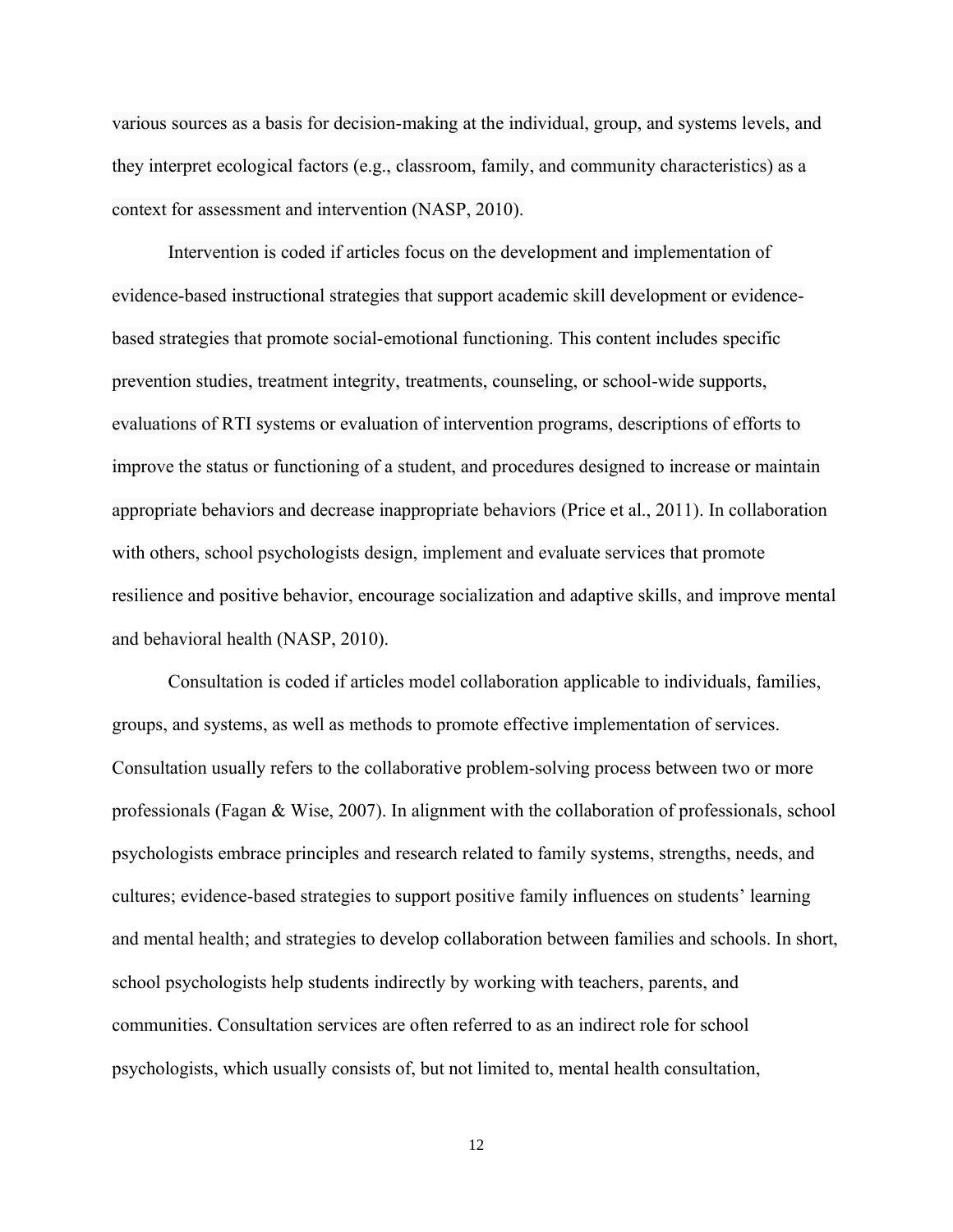behavioral consultation, crisis consultation, and organizational consultation (Fagan & Wise, 2007). Explicative is coded if the articles describe the relationship between two or more phenomena or variables. It includes explanations of student growth over time, explanations of the connection between different groups, and explanations of theories or models that do not fit into other categories (Price et al., 2011). The Other category reflects that an article did not incorporate key features from any of the other categories in its research questions.

#### **Procedures**

To analyze trends in school psychology ecological model research, pairs of coders, including the principal investigator and one of six doctoral student coders, independently reviewed article titles, abstracts, and keywords exported to an Excel spreadsheet.

#### *Coding Training*

Coder training began with reading three journal articles (Bradley-Johnson et al., 1995; Conoley & Gutkin, 1995; Conoley et al., 2020) for the purposes of outlining both the ecological and medical models, and coders participated in two training workshops, led by the principal investigator, focused on the coding structure. The first workshop consisted of reviewing the goals of the study, discussing the three aforementioned articles, and introducing the coding system. Coders also practiced coding four articles with the lead investigator, and errors in coding were corrected and openly discussed. Coders were then assigned ten practice articles to code independently to evaluate their preparation prior to the next coding workshop. The second workshop proceeded with reviewing their coding results and discussing discrepancies. To advance to journal article coding for the current study, coders needed to code all practice articles with at least 80% accuracy across codes.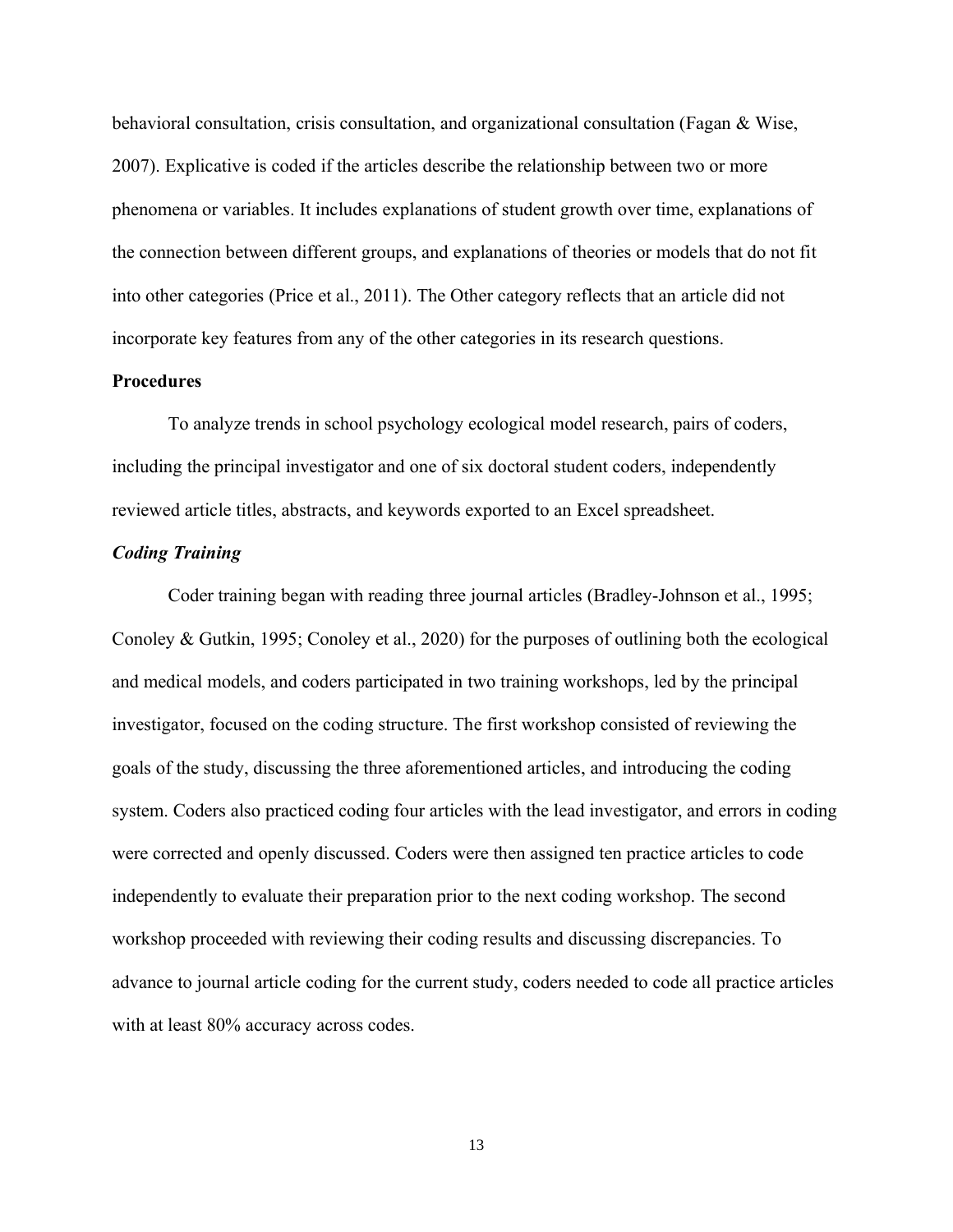#### *Coding of Journal Articles*

To produce the primary data for this study, coders independently coded approximately 300 articles (roughly 17%), while the principal investigator coded all articles across journals and years. Coders and the principal investigator could consult with the faculty advisor about coding but could not consult with each other. As a key aspect of this study relates to changes in the types of research published in school psychology journals across time, and coders were explicitly be notified of this goal, articles were presented in the coding spreadsheet in alphabetical order by title versus in chronological order to blind them to the year of each article's publication. If classification decision could not be determined based on the review of titles, abstracts, and keywords from the spreadsheet, coders reviewed the article in question in PDF in its entirety and completed the coding. Coding proceeded for approximately one month following the second coding training workshop.

Articles were first classified in one of two categories (a) ecological model article and (b) not ecological model article. Non-research articles were excluded from the study. If they were coded as ecological model articles, they were also coded as primarily ecologically focused or not primarily ecologically focused based on the article title alone (and not the title, abstract, and keywords). Articles that were primarily ecologically focused emphasized the ecology of the individual or group based on the descriptions, definitions, keywords, and prototypical phrases of the ecological model. If it was not clear based on the article title alone that articles were primarily focused on the ecology of the individual or group, the article was coded as not primarily ecologically focused. Lastly, to evaluate the article content, articles were coded across five content areas: (a) assessment, (b) intervention, (c) consultation, (d) explicative, or (e) other.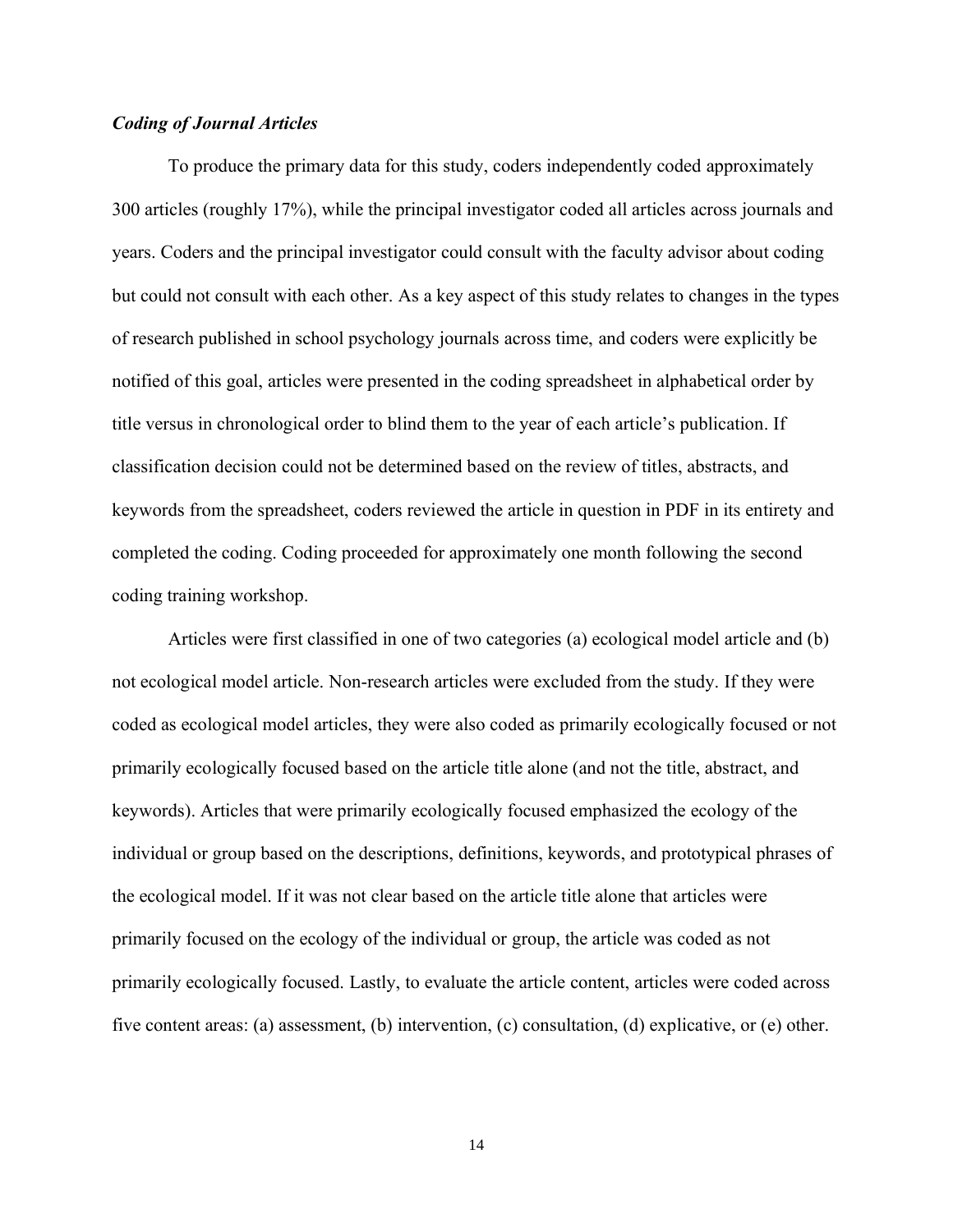#### *Intercoder Agreement*

After completing the double-coding process, the principal investigator met in a group of three (with pairs of coders) to examine and resolve discrepancies through consensus judgments. Based on the original independent coding, percentage agreement (between the primary investigator and each additional coder) was 95% for research article classification, 74% for model type, 74% for primarily ecologically focus, and 64% for article content. Kappa was .88 for research article classification, .47 for model type, .50 for primarily ecologically focus, and .50 for article content. Despite some of these low intercoder agreement values, it is important to note that all discrepancies in coding were resolved through discussion with the principal investigator and by consensus**.**

#### **Results**

Of the 1,856 articles coded across five journals from the nine target years, 1,339 articles (72%) were identified as research articles, and 517 (28%) were classified as non-research articles. Only research articles were included in the subsequent analyses.

#### **Ecological and Not Ecological Articles**

Of the 1,339 research articles, 65% (872 articles) were ecological model articles. Figure 1 displays the data for ecological model articles across years. A visual analysis of these data suggests an increasing prevalence of ecological model articles since 1995. Notably, in 1995, ecological model articles accounted for only 52% (41 articles) of the research articles published across journals, but in 2019, they accounted for 69% (184 articles). There is a gradual rise in ecological model articles across the years, with a slope of 1.92. Remarkably, there was an upward trend in ecological model articles until 2007 (68%), displaying a slope of 3.93 to that point. Following 2007, there were slight dips in ecological model articles in 2010 and 2016.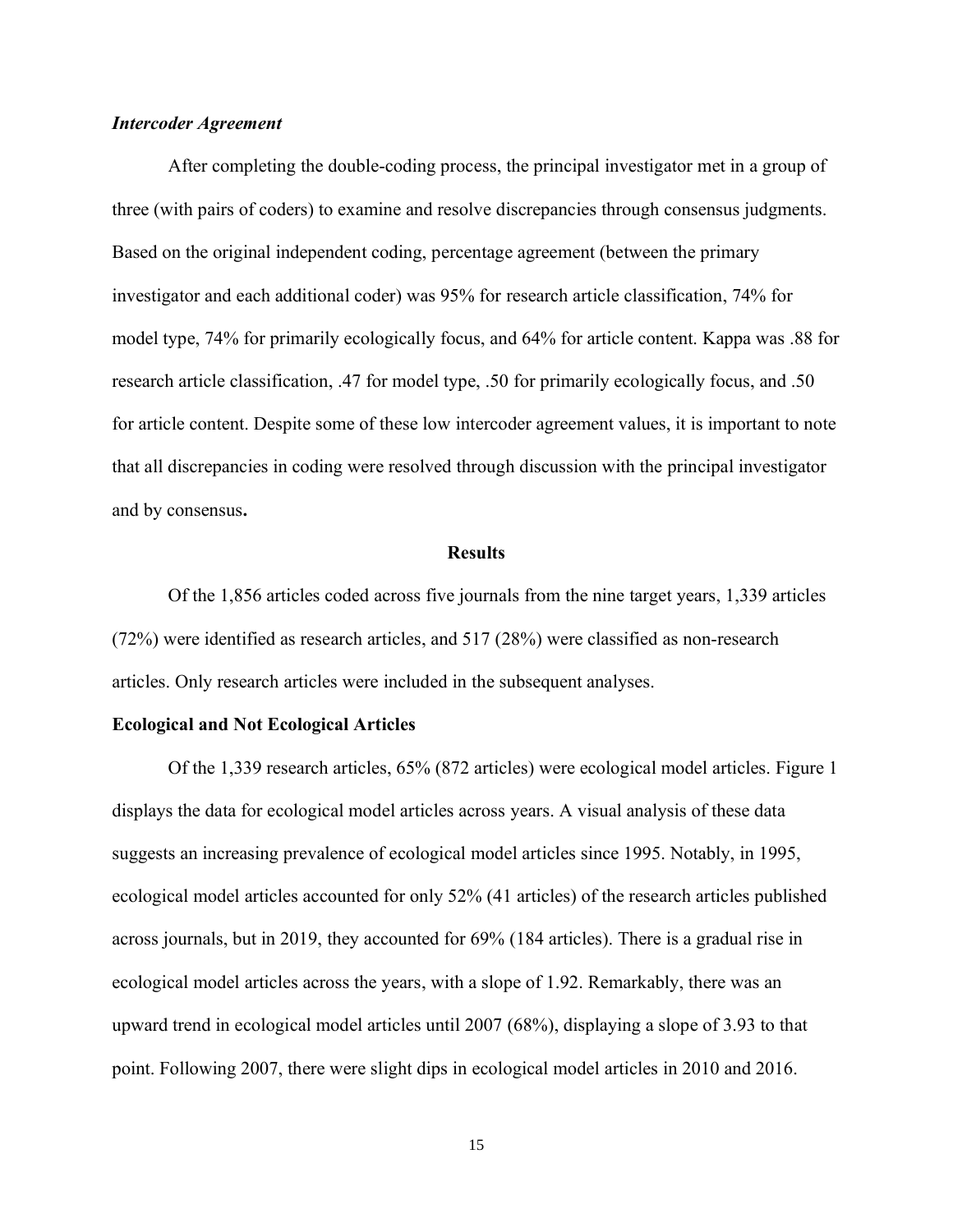The percentage of ecological model articles varied somewhat by journal across years: JSP (176 articles; 68%), PITS (248 articles; 58%), SPI (178 articles; 84%), SPQ (133 articles; 65%), and SPR (137 articles, 65%). Furthermore, the lowest point across all journals and target years was for PITS in 1995 (where ecological articles accounted for only 24% of its research articles), and the peak was in 2010 for JSP (where ecological articles accounted for 95% of its research articles). Figure 2 presents the trend data for ecological model articles for each journal and target year, and it is evident that there was substantial variability across journals and years. For example, minimum and maximum values for ecological model articles were as follows by journal: JSP (range = 58% in 1995 to 77% in 2019), PITS (range = 24% in 1995 to 63% in 2019), SPI (range = 79% in 1995 to 66% in 2019), SPQ (range = 67% in 1995 to 70% in 2019), and SPR (range = 67% in 1995 to 83% in 2019).

All journals, with the exception of SPI (slope  $= 0.78$ ), increased in ecological model publications from 1995 to 2019. With the greatest increase, PITS presents a slope of 3.5, while SPQ – displaying the only downward trend – has a slope of -.09. Slightly below PITS's slope are JSP (slope = 2.71) and SPR (slope = 1.15).

The ecological model articles did not fall into one content category. Across journals and targeted years, the most significant number (44%) described the relations between variables and were classified as explicative. Intervention articles composed a quarter of these articles, other articles composed 15%, and assessment articles composed 12%. To our surprise, only 0.04% of ecological model articles focused on consultation.

Figure 3 presents the frequency of ecological model articles by article content and year. It is clear that explicative articles became the dominant ecological article type beginning in 2004. The slope for explicative articles focusing on the ecological model is 2.96, and they reached a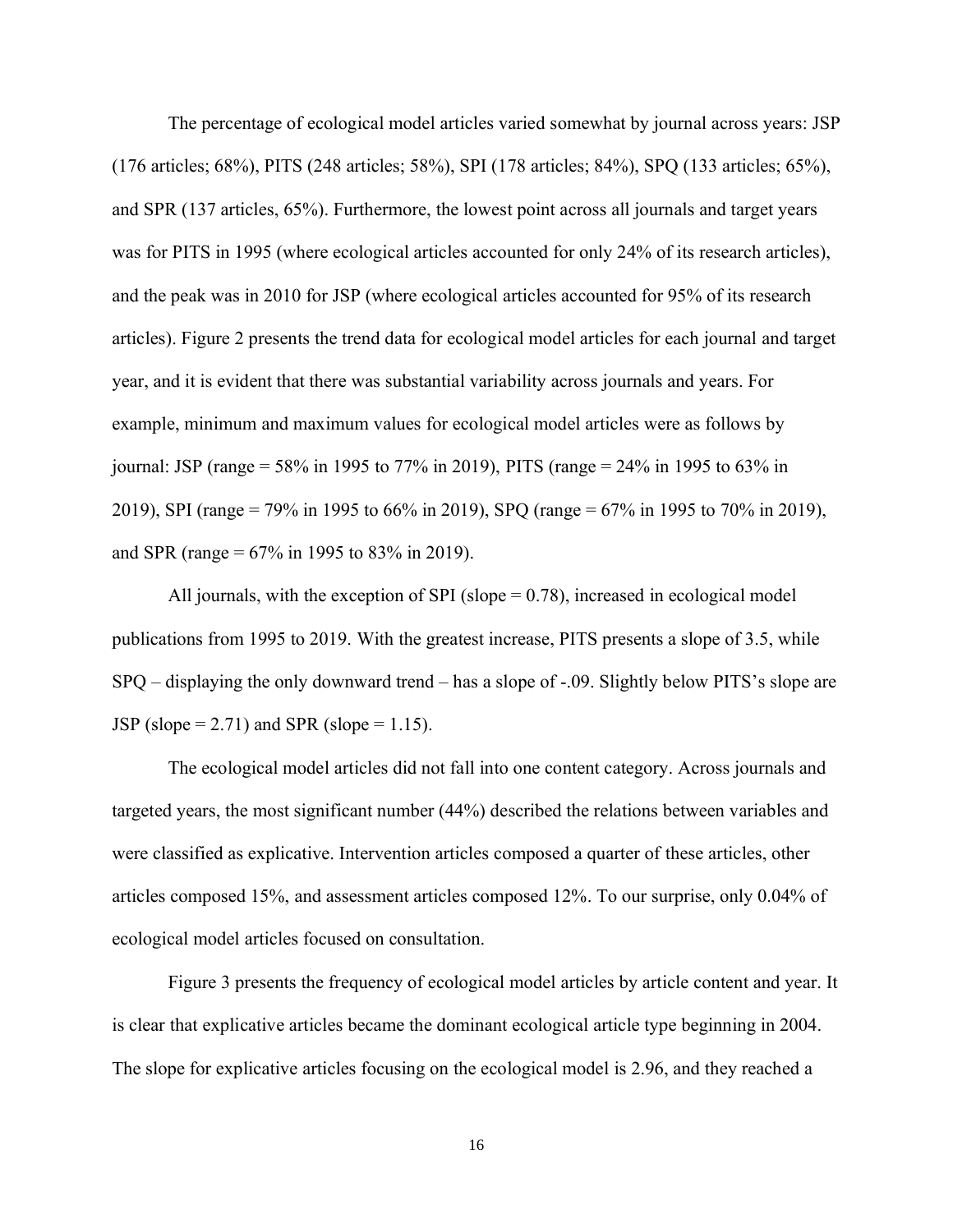peak in 2013, with explicative articles composing 51% of all research articles addressing the ecological model that year. Intervention articles focusing on the ecological model also increased over time (slope  $= 1.95$ ), peaking most recently. Other articles focusing on the ecological model (slope = -1.23) remained fairly stable, whereas assessment articles declined from 29% in 1995 to 8% in 2019 (slope = -2.05) and consultation articles declined from 20% in 1995 to 2% in 2019 (slope = -1.65). In fact, only two research articles addressing consultation and the ecological model were published in 2010 across journals, and only two were published in 2013.

#### **Articles that are Primarily Ecological and Not Primarily Ecological**

To further highlight trends in articles focusing on the ecological model, articles deemed primarily ecological and not primarily ecological were analyzed. Of the 1,339 research articles, 53% (712 articles) were primarily ecological model articles. Figure 4 displays the data trends in primarily ecological articles. A visual depiction of this data suggests a progressive incline of primarily ecological model articles since 1995. Specifically, in 1995, only 39% (31 articles) were primarily ecological model articles. A total of 12 years later, primarily ecological model articles took a perceptible lead in 2007, accounting for 57% (74 articles) of published research articles. Continuing with this trend in later years, primarily ecological model articles consisted of 59% (156 articles) of published research articles in 2019 – nearly a quarter more than in 1995. Notably, the slope across time was 2.21.

Consistent with the ecological and not ecological model data, primarily ecological model articles were most prevalent in PITS and least prevalent in SPQ and SPR. The percentages of primarily ecologically focused articles across years were as follows by journal: JSP (147 articles; 11%), PITS (204 articles; 15%), SPI (143 articles; 11%), SPQ (108 articles; 8%), and SPR (110 articles; 8%). Figure 5 exhibits the percentage of primarily ecological model articles for each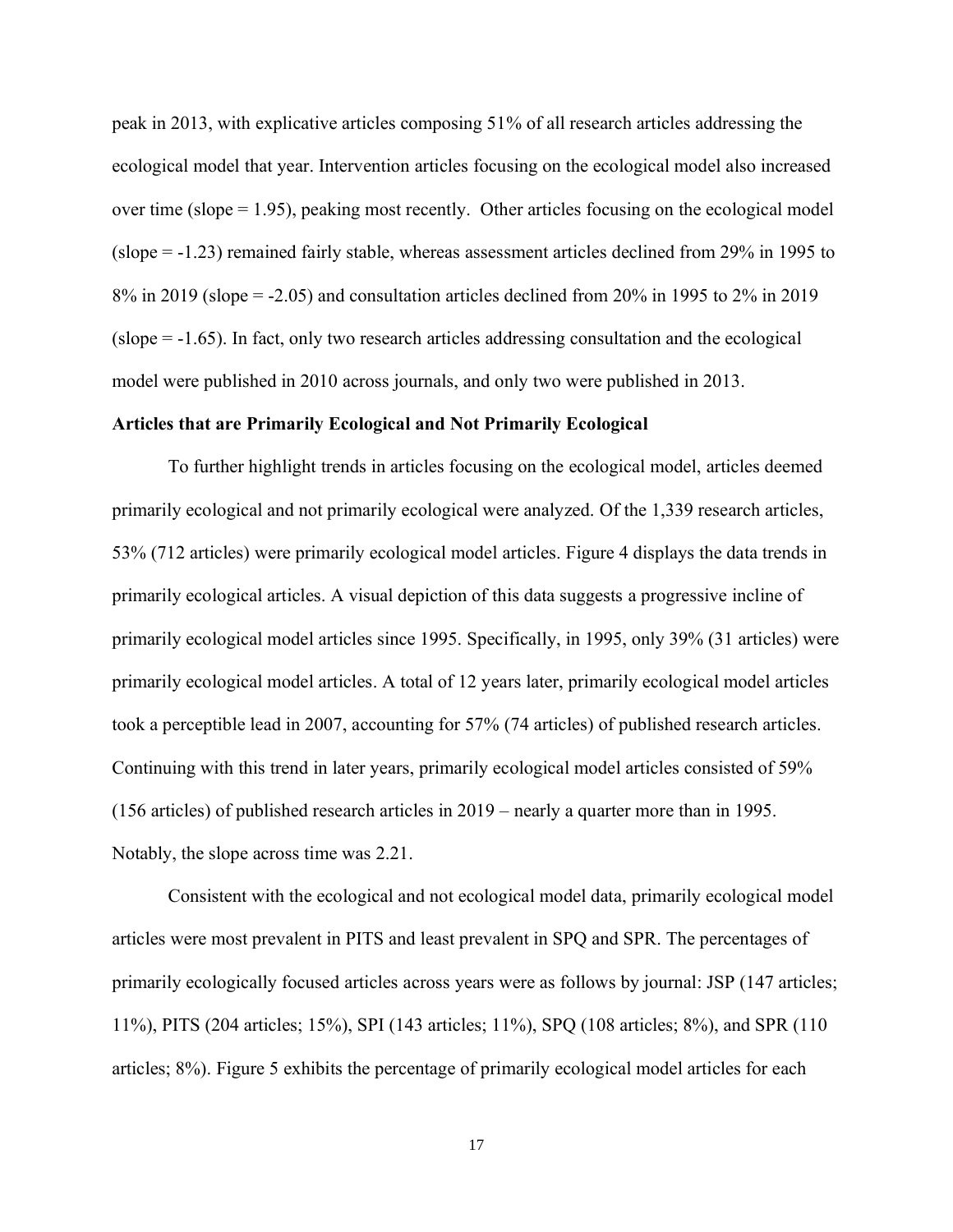journal by year. In 1995, primarily ecological model articles were similarly trending across all journals, with percentages ranging from 71% to 89% among ecological model articles. Contrary to its trends across other years, 100% of SPI's ecological model articles were primarily ecological in 1998. JSP produced similar findings in 2016, with 100% of its ecological model articles comprising primarily ecological articles. After a period of wide variation across journals (especially 1998), variation in the percentage of primarily ecological model articles stabilized across journals in 2019, with all journals exhibiting frequencies between 80% and 89%. After 1998, primarily ecologically focused articles remained relatively stable across journals. Yet, SPI is the only journal showing a downward trend across years (slope = -0.11) after 1998, although increasing from 73% in 1995 to 86% in 2019. In contrast, JSP (slope = 4.28), PITS (slope = 1.25), SPQ (slope =  $0.61$ ), and SPR (slope =  $0.58$ ) increased the percentage of primarily ecologically focused articles from 1995 to 2019.

Primarily ecological articles were also examined for content. Across years, their prevalence was as follows: assessment (62 articles; 9%), consultation (35 articles; 5%), explicative (316 articles; 46%), intervention (185 articles; 27%), and other (96 articles; 14%). Comparable with ecological model articles by article content, primarily ecological and explicative articles were most frequent at every time point, ranging from 32% in 1995 to 48% in 2019 (slope = 2.02). See Figure 6. Primarily ecological and consultation articles declined from 26% in 1995 to 2% in 2019 (slope = -2.24). Likewise, primarily ecological and assessment articles declined from 13% in 1995 to 7% in 2019 (slope = -0.52). Intervention articles gradually increased from 23% in 1995 to 34% in 2019 (slope  $= 1.65$ ). Other articles have remained stagnant, consisting of  $6\%$  of articles in 1995 and 9% in 2019 (slope =  $-0.88$ ).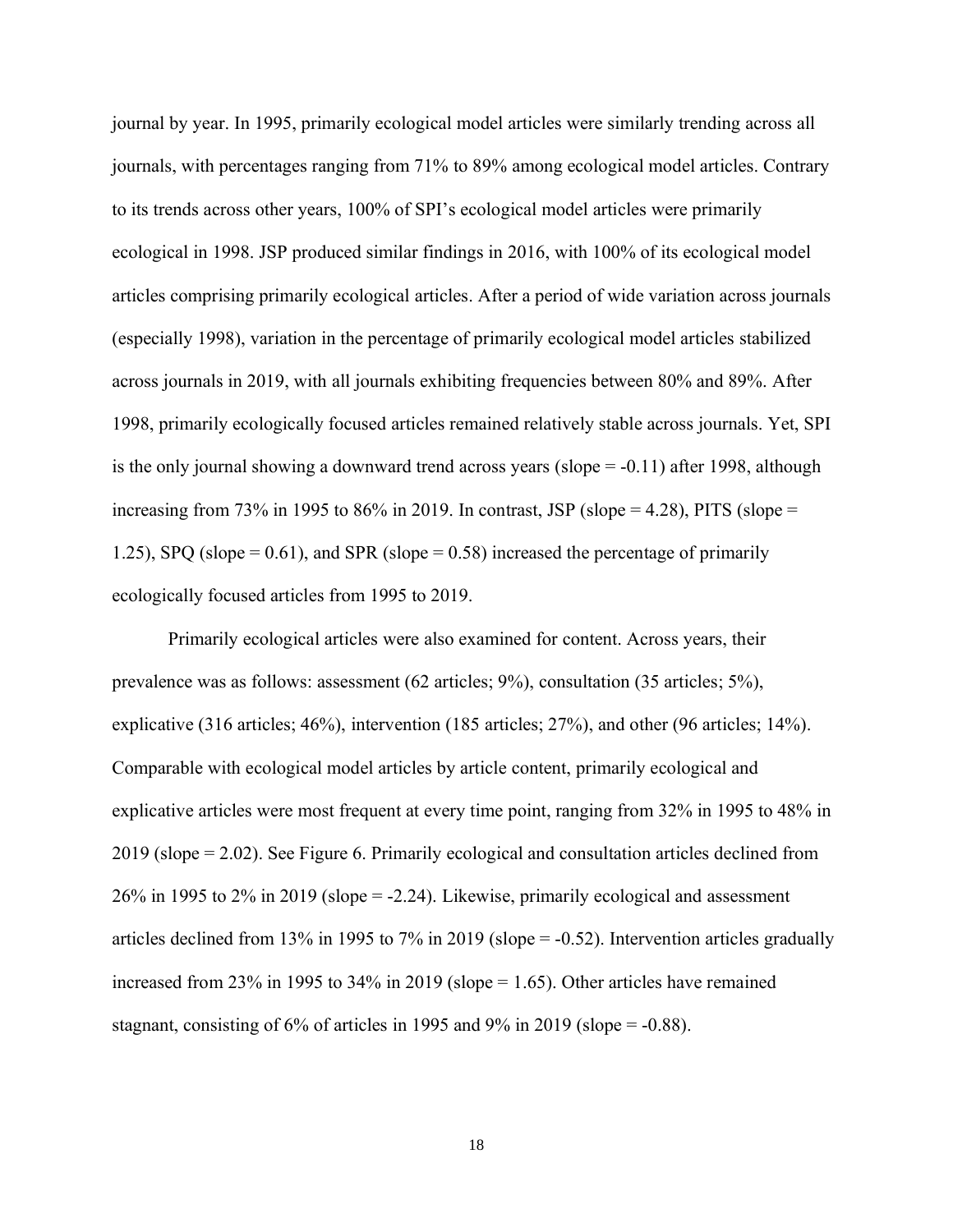#### **Discussion**

Based on Conoley and Gutkin's (1995) and Conoley et al.'s (2020) remarks regarding the need for adult-focused research and practice in school psychology, the current study examined the historical trends of ecological model articles in school psychology research since 1995. Specifically, we analyzed whether there is a pattern consistent with the ecological model across school psychology journals over 25 years—dating back to the year of Conoley and Gutkin's 1995 article. This study includes three research questions: (a) How common are ecological model research articles published in school psychology journals since 1995? (b) Do ecological model research articles primarily address ecological principles?, and (c) What is the article content (i.e., assessment, consultation, explicative, intervention, or other) addressed in ecological model articles in school psychology journals since 1995?

Although patterns varied across school psychology journals, this study demonstrated the novel finding consistent with an increase of ecological model articles, which showed to be consistent amongst journals since 1995. Notably, this pattern was held for JSP, PITS, SPQ, and SPR, with PITS showcasing the most notable increase in ecological model articles from 1995 to 2019. Historically, school psychology has been associated with the medical model, which is based on the view that "all learning problems are the result of organic disorder or disease" (Massoumeh & Leih, 2012, p. 5802), and it focuses on the student largely in isolation. Conoley et al. (2020) noted that school psychologists continue to be preoccupied with the individual, even after their 1995 critiques, and show little interest in organizational change that would yield ecological and adult-focused practices.

The ecological model addresses influences in the student's broader ecology, expanding school psychology activities to the general school environment, families, and community. While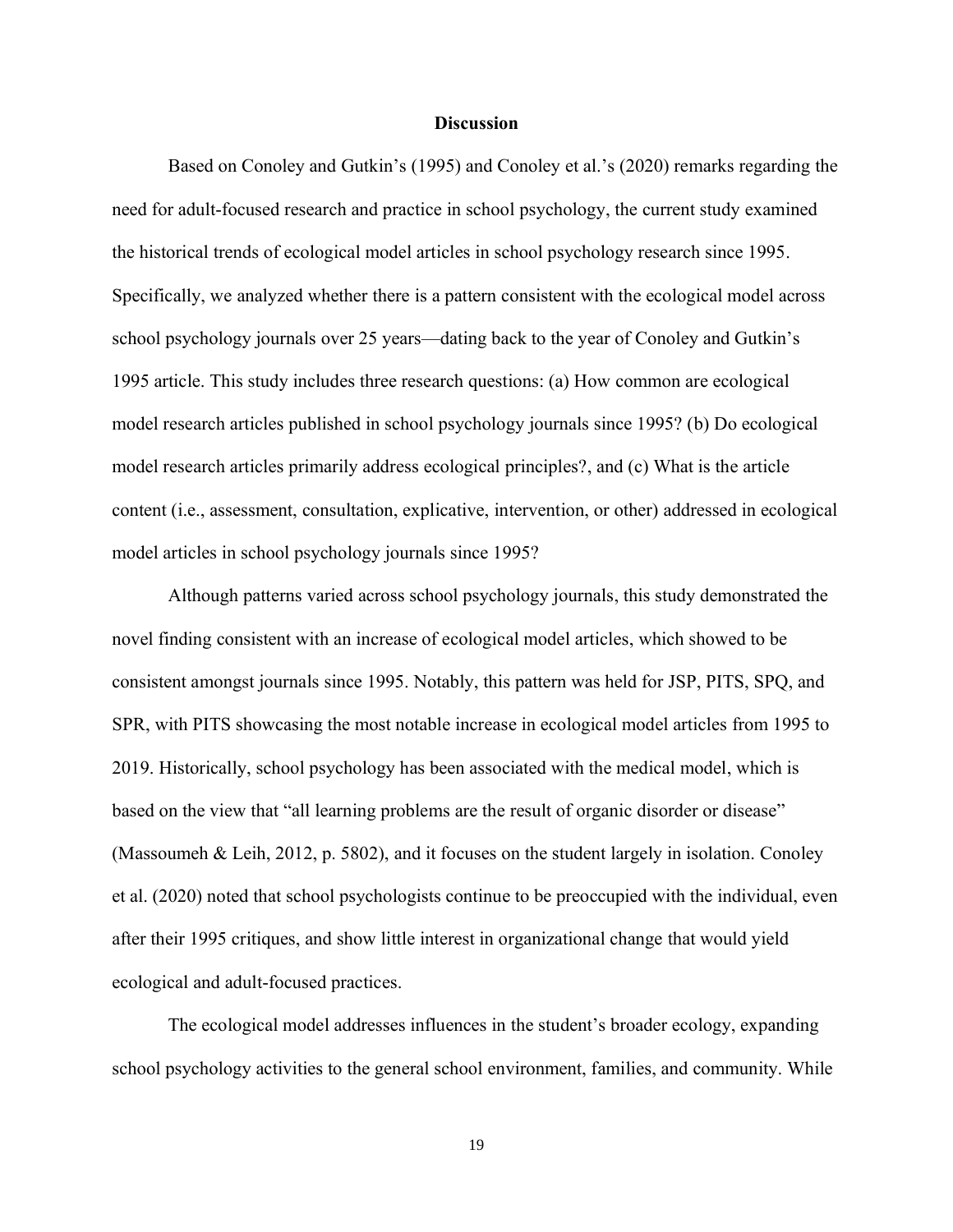having a special interest in indirect services with parents and teachers, the ecological model considers the contexts associated with the individual – a shift away from the individual's attributes to their broader experiences in society. In presenting contradictory evidence to Conoley et al.'s (2020) assessment of the current state of affairs, this study reveals that researchers are making a gradual move to activities that reach school and environmental settings and are implemented independently of any specific student (Käser, 1993). So, what can be the contributor to the increase of ecological model research across time? Trends suggest Conoley and Gutkin's adult-focused comments influenced — or at least co-occurred with—the publication of proportionally more ecological model research articles since 1995, with the most significant increase occurring between 1995 and 1998. Even more notable, prominent events in education, such as the reauthorization of the *Individuals with Disabilities Education Act* (IDEA) and *No Child Left Behind Act* (NCLB), should be taken into account when making conclusions about ecological model research influences. All things considered, these trends provide compelling evidence for future ecological model research in school psychology journals.

Likewise, a review of the subset of ecological model articles focused primarily on ecological principles revealed an increase from 1995 to 2019 across school psychology journals. In nearly all cases across journals and years, primarily ecological model article made up more than half of the resulting data. Remarkably, patterns persisted from ecological model data, with primarily ecological principles prevailing among PITS journal articles. Although journals similarly trended in 1995 and 2019, trends between years varied based on the journal, still displaying trends upwards across JSP, PITS, SPQ, and SPR. Illustrating unanimity, 100% of JSP's 2016 and SPI's 1998 data consisted of primarily ecological model principles. Once more, these trends are contrary to Conoley et al. (2020) assessments.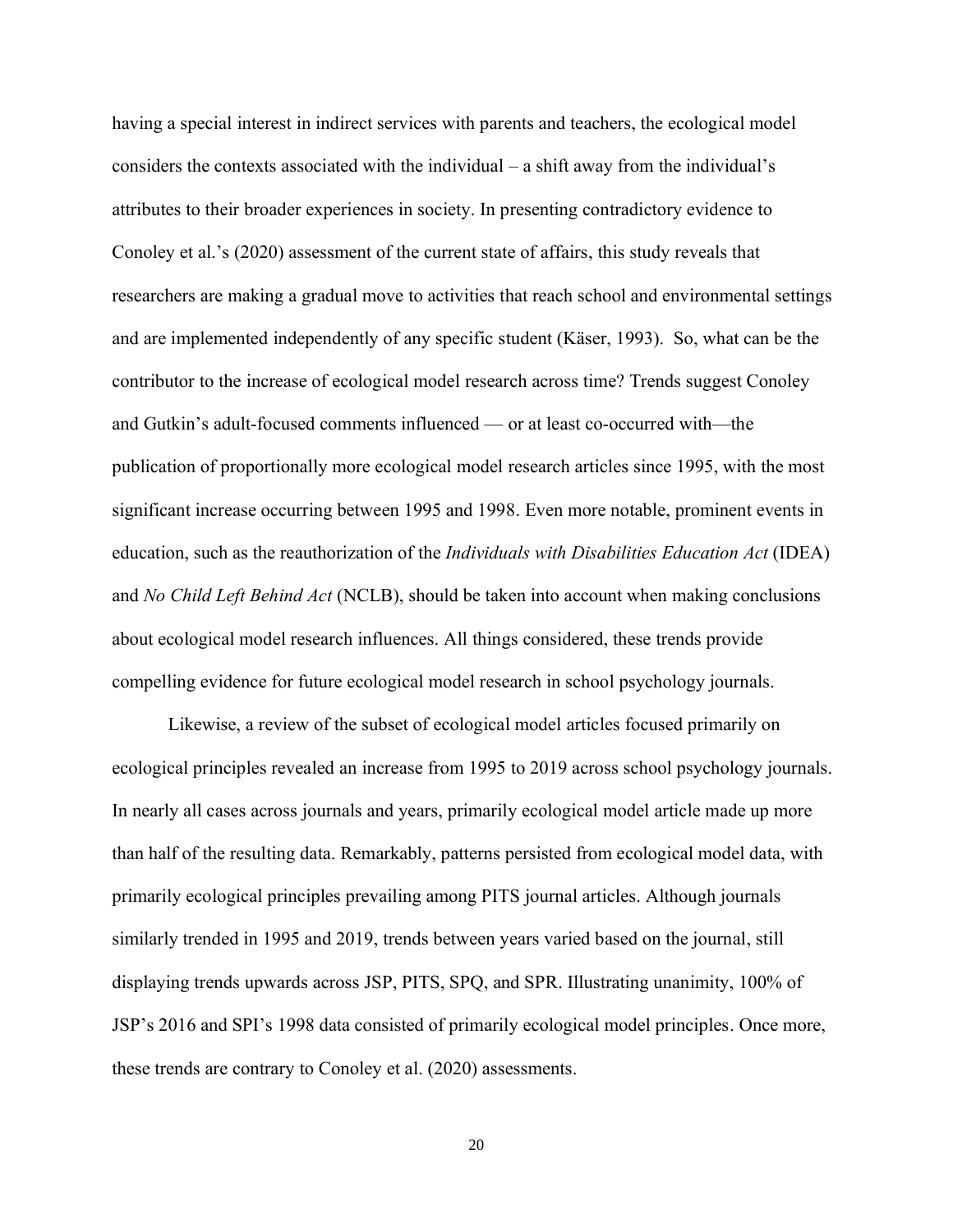Recognizing the prevalence of ecological model articles in school psychology journals, this study investigated article content in ecological model articles. Articles which featured the relationship between two or more phenomena were considerably more prevalent across ecological model articles. It includes explanations of student growth over time, explanations of the connection between different groups, and theories or models that do not fit into other categories (Price et al., 2011). Notably, student growth over time can be closely associated with RTI procedures for school-wide intervention. Whereas connections between different groups can embrace an ecological model perspective, including cultural and environmental factors. By contrast and unexpectedly, assessment articles declined significantly from 1995 to 2019, despite being the cornerstone of school psychology practice. Although ecological model articles accounted for most research articles, there is an apparent lack of article content in consultation among school psychology-specific journals, which is the pinnacle and most evident branch of teacher and parent consultation, family systems, and community and school relationships. Foremost, consultation is often consistent with adult-focused practices—a key term in Conoley and Gutkin's position. Consultation was initially created as a psychopathology preventive measure (Caplan, 1970; Meyers et al., 1979), yet school-based consultation often presents as a secondary preventative measure implemented during times of urgency. Conoley and Gutkin addressed the importance of consultation in schools as a distinguished ecological model service delivery model while noting that it is a far more essential focus of research than what seems apparent from the data.

From a research perspective, taking an ecological approach in school culture has gained considerable momentum since 1995. Yet, article content patterns appear to be less compatible with the overwhelming need for school psychologist's involvement in consultation and more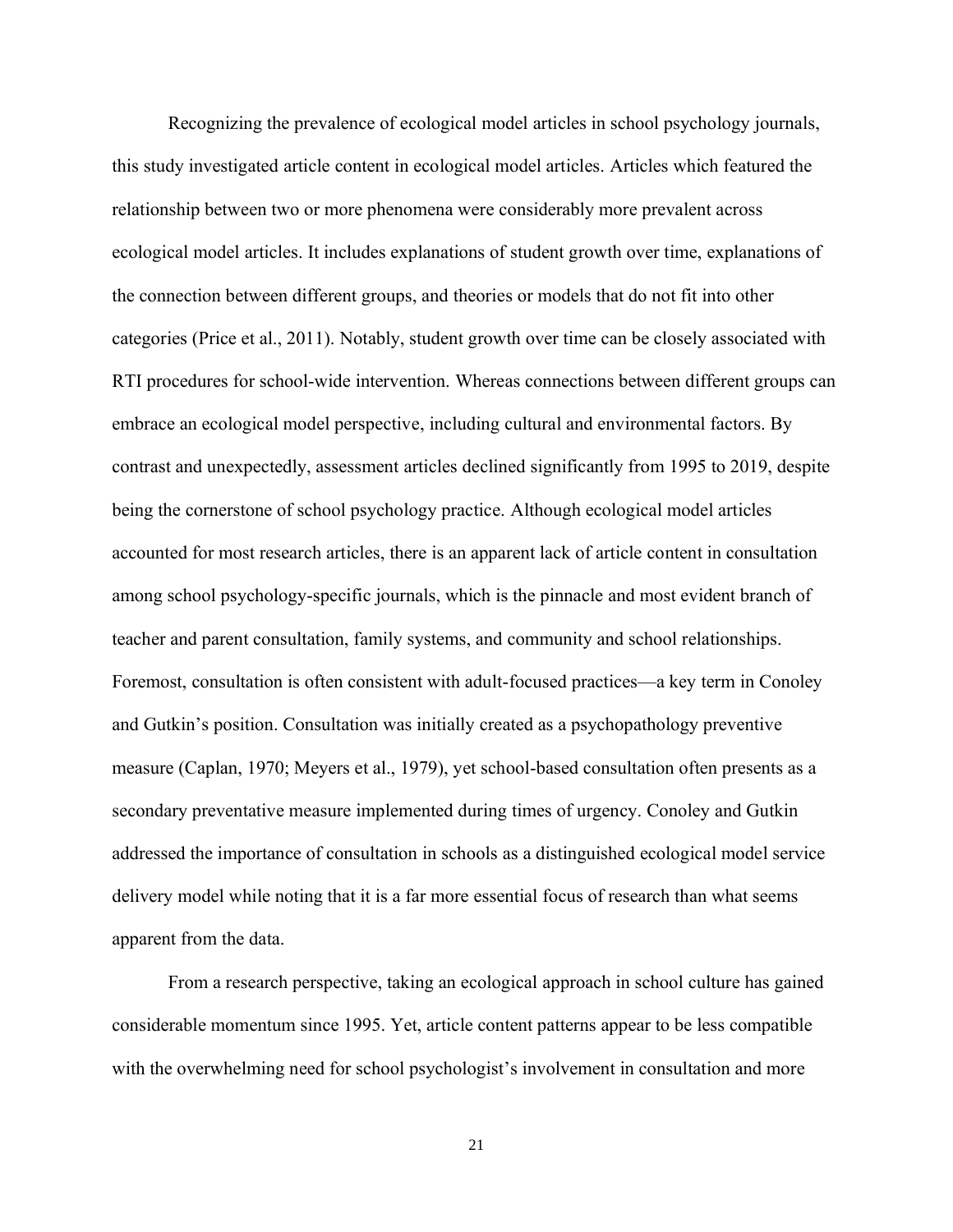consistent with the push for policies and school-wide interventions that incorporate the inclusion of students with disabilities in general education classrooms, such as RTI. Trends suggest Conoley and Gutkin's 1995 comments about the importance of consultation in schools appear to have not significantly impacted the publication of ecological model articles focused on consultation service delivery since 1995.

#### **Limitations and Future Direction**

The current study presents several limitations that should be considered when interpreting. This study provided data pinpointing historical trends in ecological model research across 25 years, and its limitations focus on (a) article and journal coverage and (b) the article coding process. First, we reviewed articles triennially from 1995 to 2019 and did not evaluate articles yearly. Thus, although this study suggests an increase in the prevalence of ecological model articles since 1995, trends may have appeared different had articles from each year been analyzed or articles before 1995 been reviewed. Furthermore, we did not examine articles published across all generalist school psychology journals; only the five that were continuously published since 1995 and producing impact factors were analyzed.

Second, although all articles were coded independently by two coders and coding discrepancies were resolved by consensus, which should maximize the accuracy of coding, the degree of agreement among coders was low for some sections of the coding scheme. In particular, agreement was lower than expected for model type, primarily ecologically focused, and article content. To increase coding reliability and replicability of results, future researchers should consider ways to refine the coding scheme introduced in this study.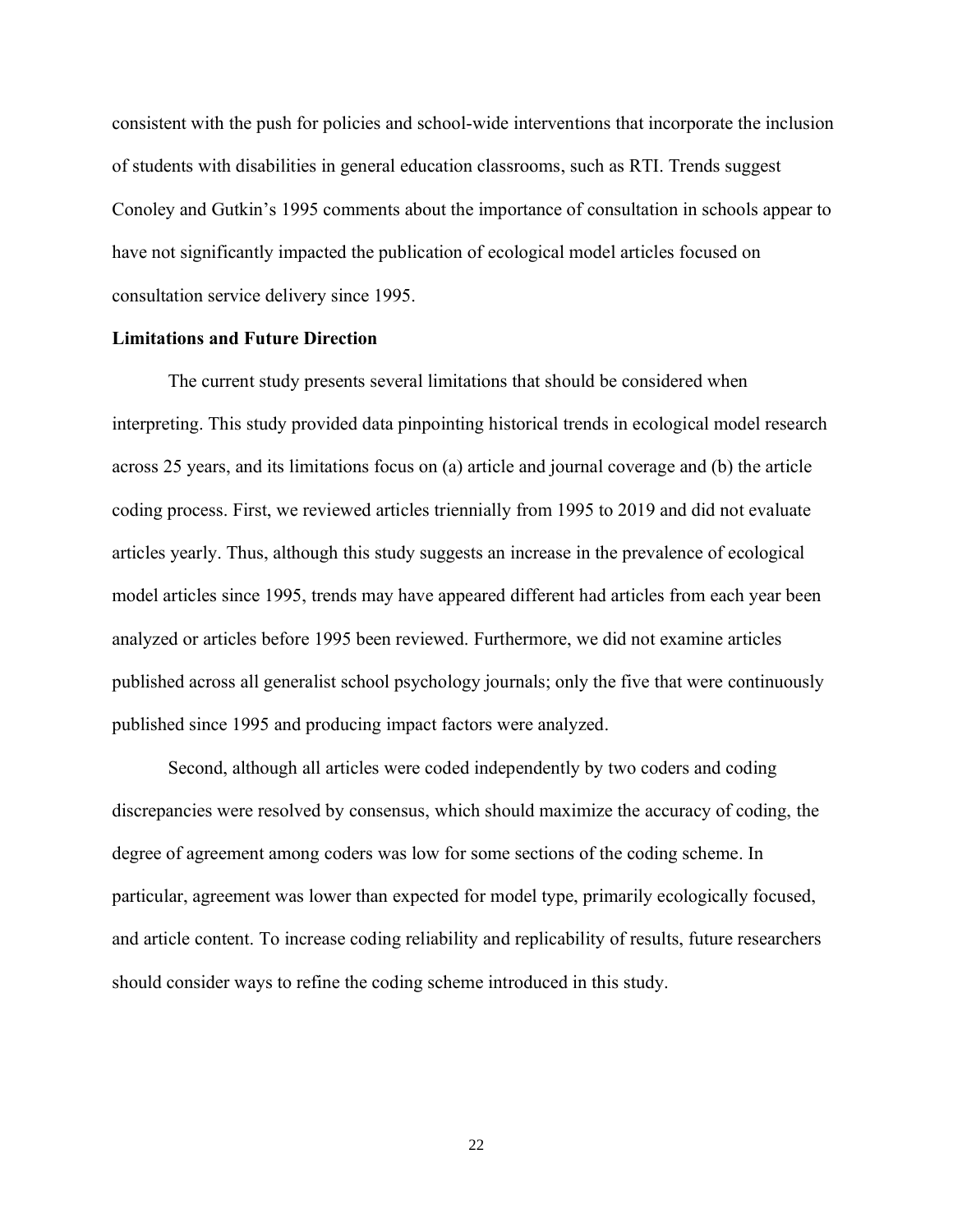#### **Implications for Research and Practice**

This research addresses Conoley's and Gutkin's position on the need for adult-focused practices in schools. Conoley and Gutkin (1995) asserted that "school psychology has not fulfilled its promise to students, families, and the schooling process because we have conducted our research, training, and practice as if we were a direct service profession" (p. 211) – noting that school psychologists are not direct service providers and should use their skills with adults who interact with students. Indistinguishably, Conoley et al. (2020) indicated that there continues to be a lack of research focused on the ecological model across time – although research demonstrates the benefit of consultation and coaching with adults. Yet, research focused on eco models has, in fact, increase in prevalence in school psychology journals.

To our surprise, ecological model articles that concentrate on consultation only accounted for an insignificant fraction of ecological model articles. Thus, conclusions about the prevalence of consultation research are consistent with Conoley and Gutkin's plea for research adopting an ecological approach to improving student outcomes. Several research surveys targeting the role and function of school psychologists found that school psychologists reportedly spend more than half of their time for psychoeducational assessment, about a quarter in interventions (e.g., counseling and remediation), about one-fifth in consultation, and an insignificant amount in research and evaluation (D. K. Smith, 1984; D. K. Smith & Mealy, 1988; Reschly & Wilson, 1992). Based on the research, it is undeniable that school psychologists have historically spend a significant amount of time in assessment-related services and less time occupied with consultation. Nevertheless, while primarily ecological articles that focus on consultation and assessment plummeted in research publications, consultation roughly remained the same in conceptualizing school psychologists' reported duty time allocation. Displaying similarities in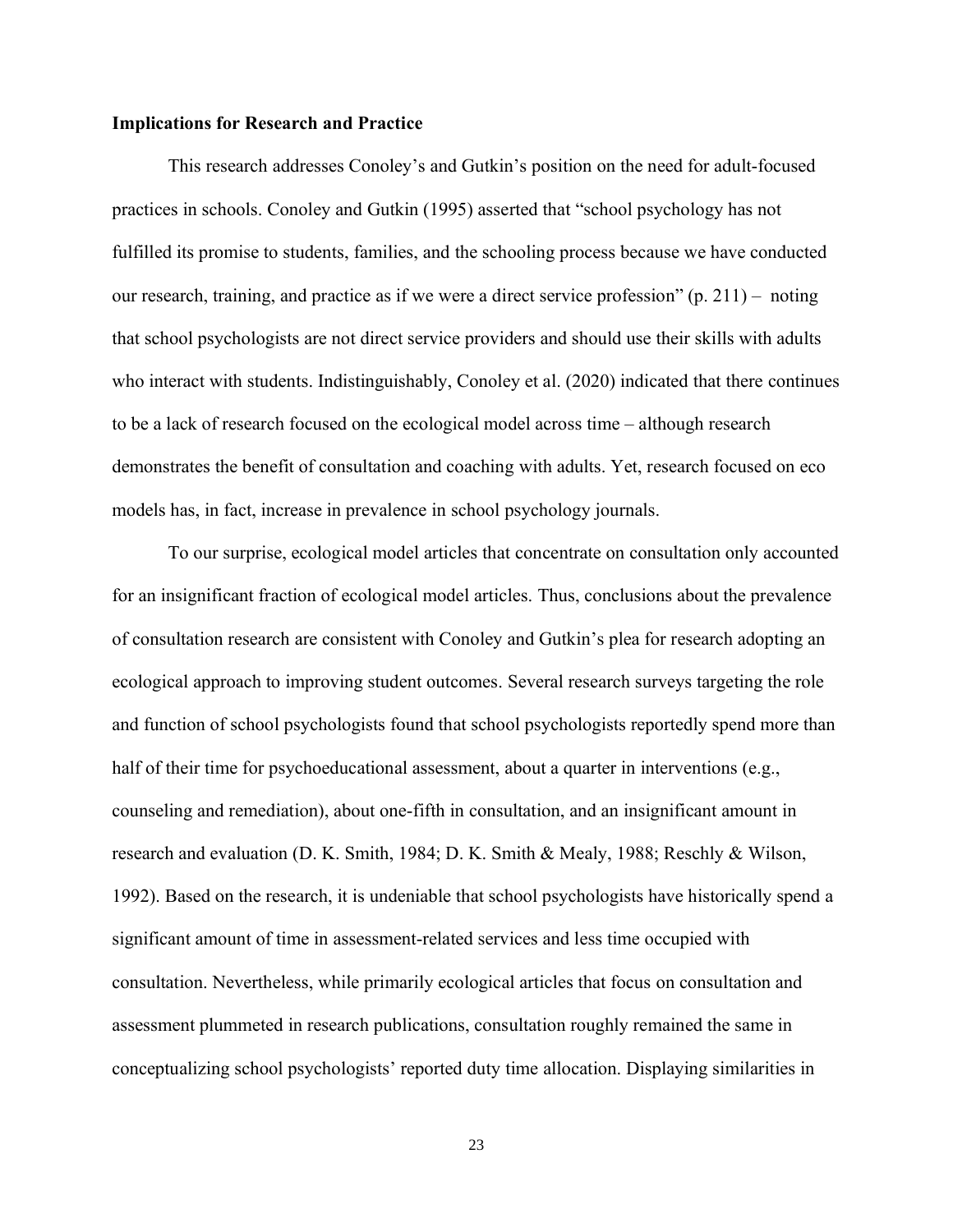projected time spent providing intervention services, this study demonstrates a subtle increase in primarily ecological and intervention research articles since 1995 – now representing slightly more than one-third of research articles.

Though research publications do not reflect practice trends, and there is not much research examining the use or implementation of research findings in practice, Conoley et al. (2020) addressed implementation science, which has aided in the progression of evidence-based practices in school psychology. Increasing attention to implementation has been associated with school psychological services and learning environment improvements through intervention fidelity across system-wide interventions, such as RTI and PBIS. According to Conoley and Gutkin, as implementation science gains momentum in school psychology practice, schools continue to exhibit the need for organizational readiness for changes.

In light of Conoley and Gutkin's position, there are some noticeable implications for research publications in ecological model articles in school psychology. Based on our study, consultation and adult-focused research continue to take a back seat to other school psychologyfocused areas, such as assessment and intervention. Though the implementation of school-based interventions is becoming the standard for best practices in school districts and schools, much work continues to be necessary for research to help transcend the message of adult-focused practices in schools. Perhaps advocating for more school-based consultation research begins with requesting editors and editorial board members to prioritize consultation research through the review of unsolicited manuscripts and developing special issue proposals. Notably, special issues help to generate attention for a specific topic and are essential components of scientific communication. They can be highly effective tools for high-quality subdiscipline content.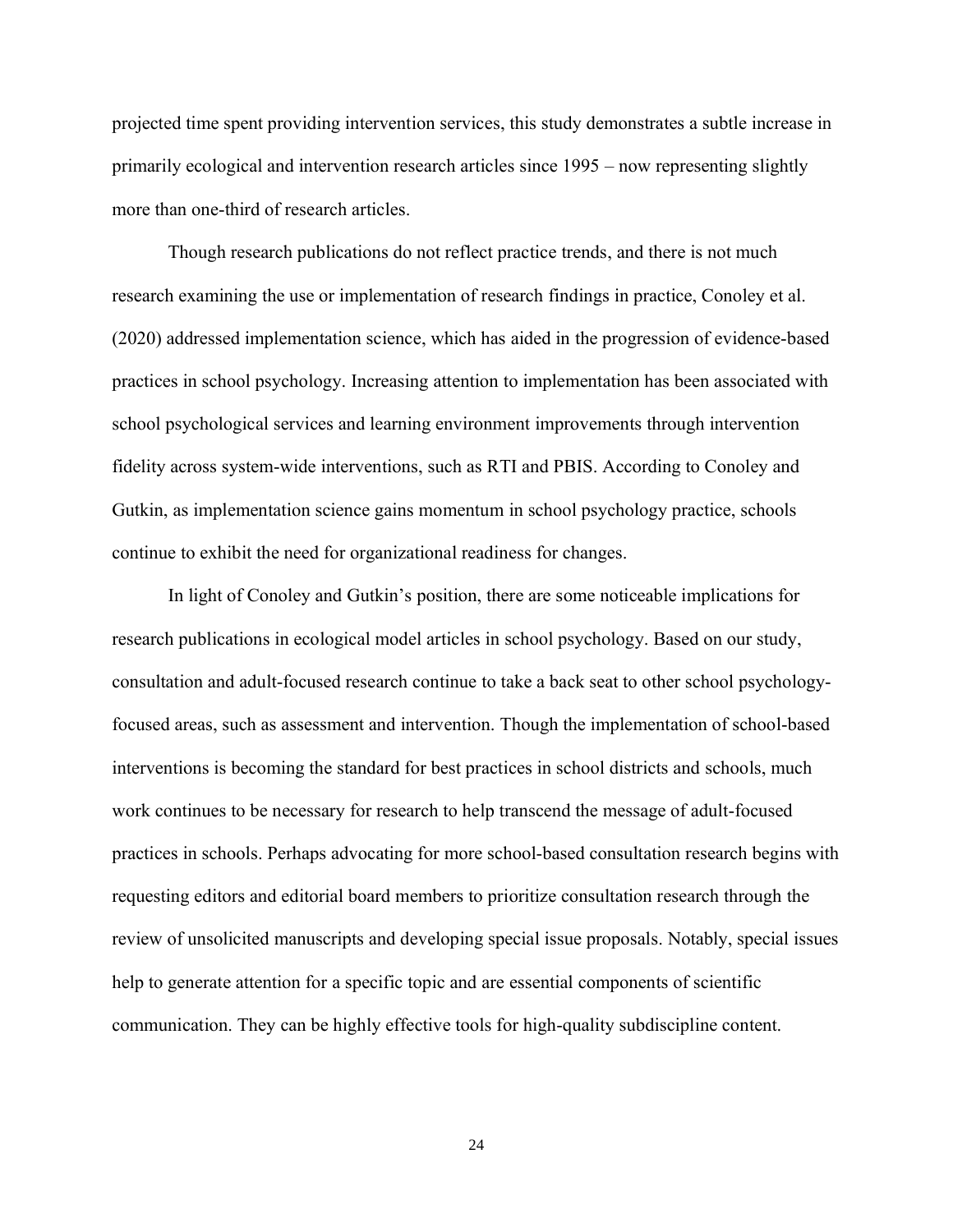Furthermore, reviewing and accepting unsolicited manuscripts can help to eliminate publicationrelated barriers.

In terms of practical application, the expansion of future research focused on consultation-based practices could increase training amongst emerging and practicing school psychologists. More often than not, school psychologists are associated with assessment-related practices and less with consultation. School psychologists could engage in opportunities to educate their school community about their many roles and responsibilities while finding opportunities to provide consultation to families and teachers. Nevertheless, this role association could be related to assessment demands for special education services, presenting less opportunity for school psychologists to engage in consultation services. Consequentially, shortages among school psychologists could be an area where we begin to address the overload of assessment-based cases in schools. Notably, professional school psychology associations, such as NASP, highlight system-level and student-level service types in the NASP *Model for Comprehensive and Integrated School Psychological Services*. Data from this study indicate a continued need for organizing and delivering school psychological services at the federal, state, and local levels, specifically in indirect services for students, families, and schools. Integrating indirect service delivery principles, including social-emotional learning as an academic content and advocating for families, could help forge a way to system-level practices among practitioners and schools (Conoley et al., 2020). Furthermore, engaging in preventive and responsive services with adults could transcend into fewer student-level special education referrals. Signaling that works still needs to be done in ecological model research and practice, our study suggests that careful attention should be paid to the inclusion of adult-focused and system-level practice among school psychology practitioners and researchers. Otherwise stated, acknowledging the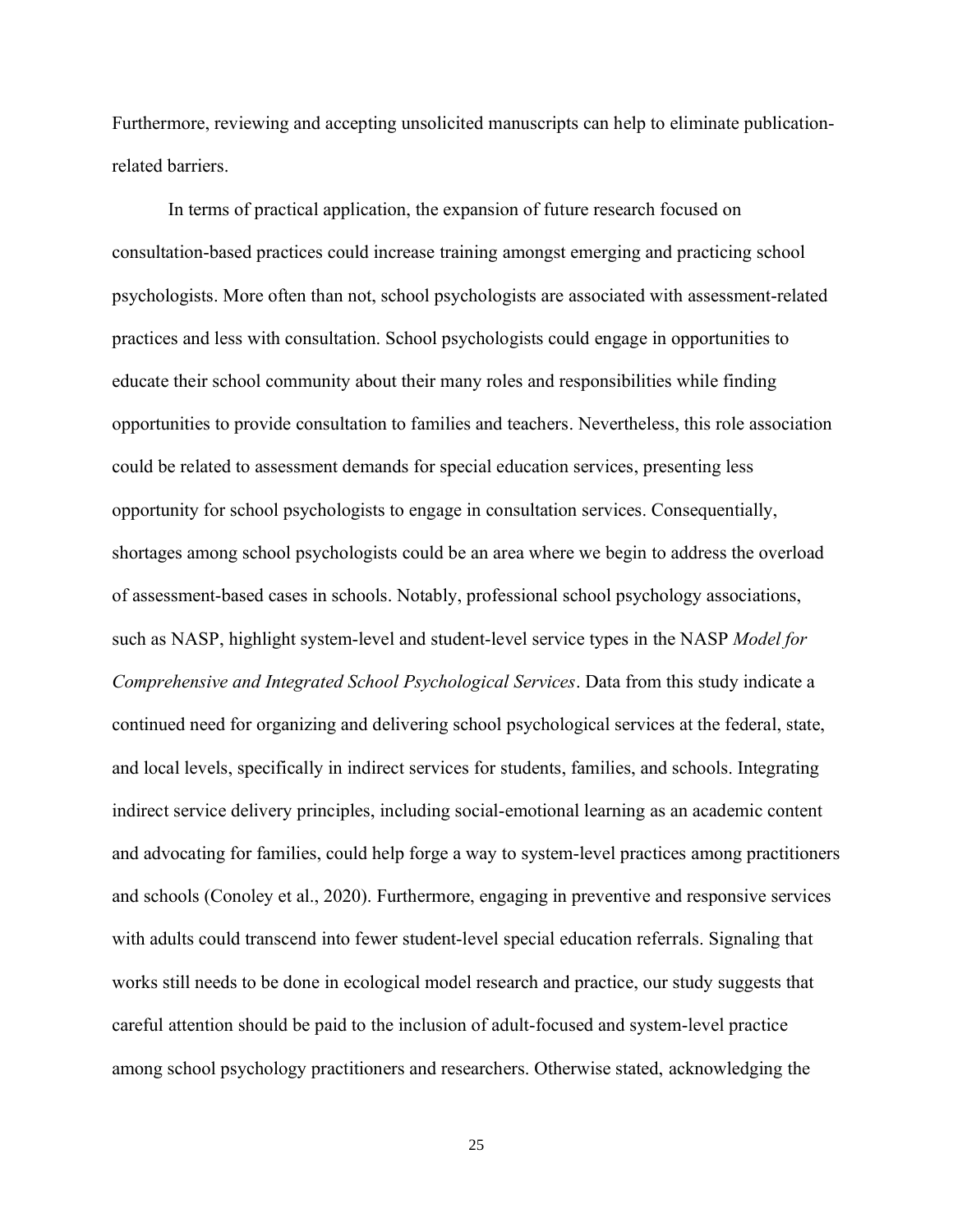"When will school psychology realize its promise?" question may bring overdue fulfillment to the field.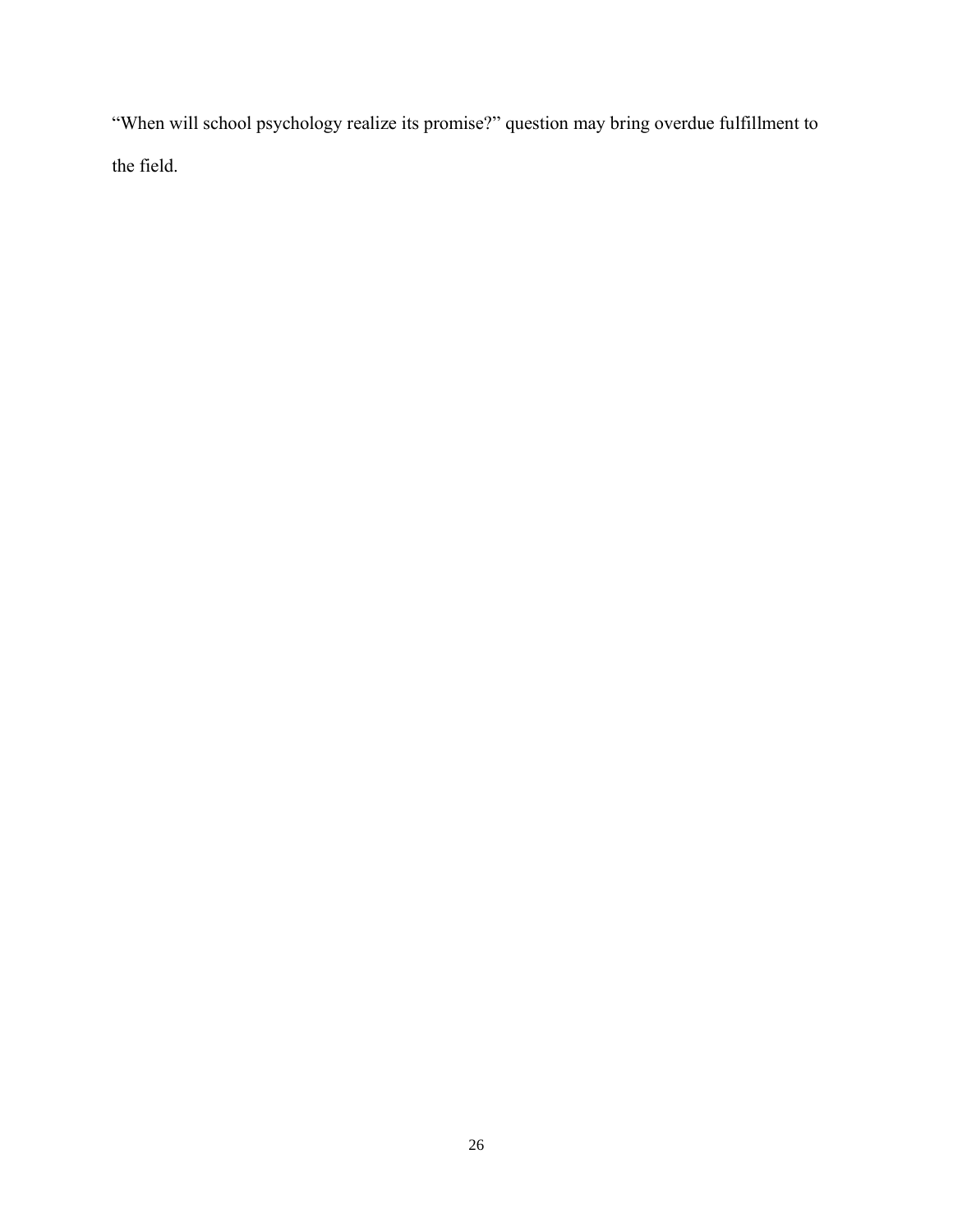#### References

- Bliss, S. L., Skinner, C. H., Hautau, B., & Carroll, E. E. (2008). Articles published in four school psychology journals from 2000 to 2005: An analysis of experimental/intervention research. *Psychology in the Schools, 45*, 483–498.
- Bradley-Johnson, S., Johnson C. M., & Jacob-Timm, S. (1995). Where will and where should changes in education leave school psychology?. *Journal of School Psychology, 33* (3), 187–200.
- Bradley-Johnson, S., & Dean, V. J. (2000). Role change for school psychology: The challenge continues in the new millennium. *Psychology in the Schools, 37*(1), 1–5.
- Bramlett, R. K., Murphy, J., Johnson, J., Wallingsford, L., & Hall, J. (2002). Contemporary practices in school psychology: A national survey of roles and referral problems. *Psychology in the Schools. 39*(3), 327–335.
- Bronfenbrenner, U. (1979). *The ecology of human development*. Cambridge: Harvard University Press.
- Bronfenbrenner, U. (1986). Ecology of the family as a context for human development: Research perspectives. *Developmental Psychology. 22*, 723–742.
- Burns, M. K. (2013). Contextualizing school psychology practice: introducing featured research commentaries. *School Psychology Review*. *42* (3), 334–342.
- Burns, M. K., Warmbold-Brann, K., & Zaslofsky, A. F. (2015). Ecological systems theory in *School Psychology Review*. *School Psychology Review*, *44* (3), 249–261.

Caplan, G. (1970). *The therapy and practice of mental health consultation*. Basic Books.

Cobb, C. (1992). Paradigm shift and the focus on outcomes. *Communique, 20*(3), 5.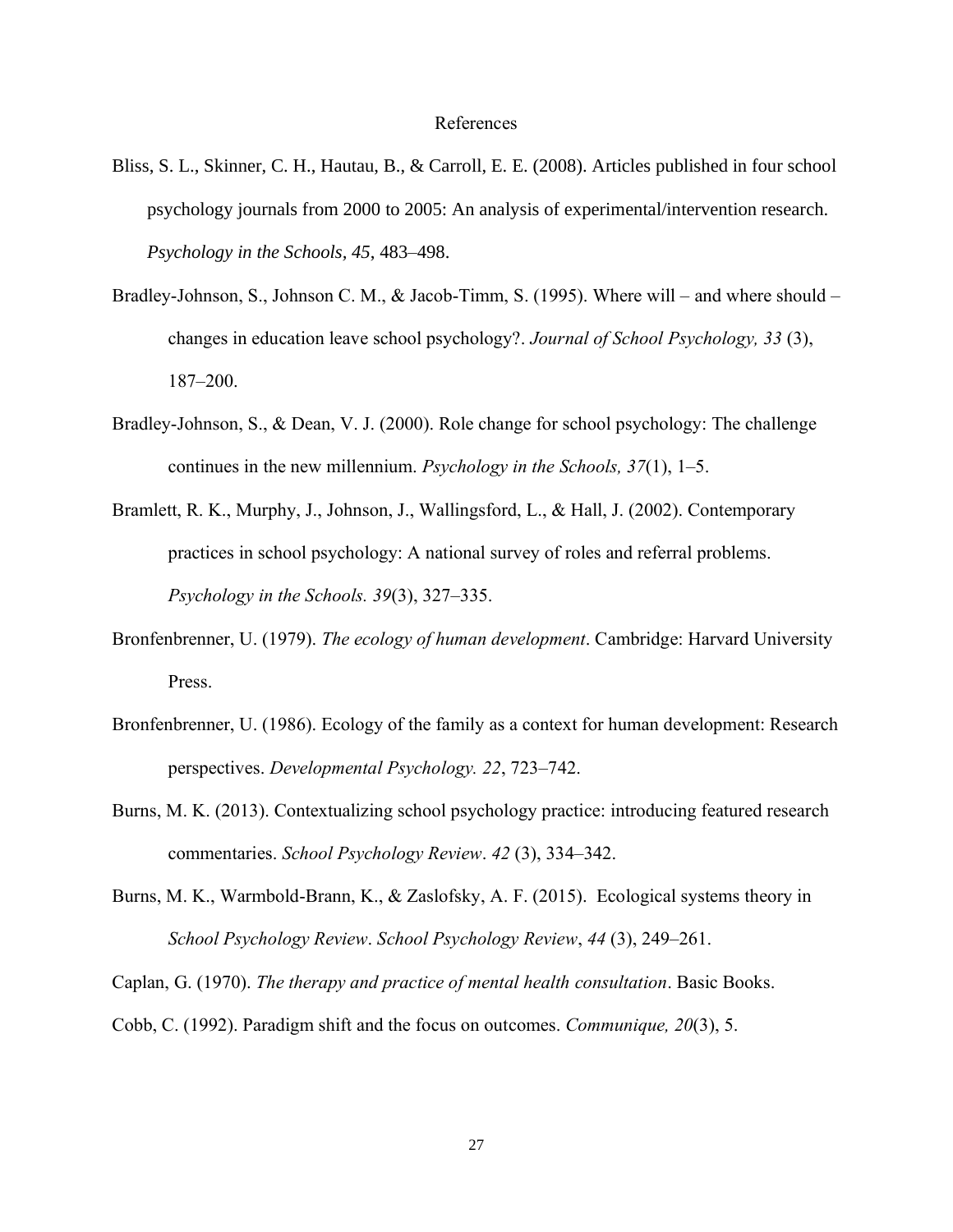- Cohen, R. J., Swerdlik, M. E., & Philips, S. M. (1996). *Psychological testing and assessment: An introduction to tests and measurement* (3<sup>rd</sup> ed.). Mayfield Press.
- Conoley, J. C., & Gutkin, T. B. (1995). Why didn't why doesn't school psychology realize its promises?. *Journal of School Psychology, 33*(3), 209–217.
- Conoley, J. C., Powers, C. C., & Gutkin, T. B. (2020). How is school psychology doing: Why hasn't school psychology realized its promise?. *School Psychology*, *35*(6), 367–374.
- Curtis, M., Batsche, G., & Tanous, J. (1996). Nondoctoral school psychology threatened: The Texas Experience. *Communique*, *24*(8), 1, 6–8.
- Fagan, T. K., & Wise, P. S. (2007). *School psychology: Past, present, and future* (3rd ed.). NASP Publications.
- Floyd, R. G., Cooley, K. M., Arnett, J. E., Fagan, T. K., Mercer, S. H., & Hingle, C. (2011). An overview and analysis of journal operations, journal publication patterns, and journal impact in school psychology and related fields. *Journal of School Psychology*, *46*(6), 617–647.
- Floyd, R. G. (2018). *Publishing in school psychology and related fields: An insider's guide*. New Routledge.
- Gutkin, T. (2012). Ecological psychology: replacing the medical model paradigm for schoolbased psychological and psychoeducational services. *Journal of Educational and Psychological Consultation*, *22*, 1–20.
- Hulac, D., Johnson, N. D., Ushijima, S. C., & Schneider, M. M. (2016). Publication outlets for school psychology faculty: 2010 to 2015. *Psychology in the Schools*, *53*, 1085–1093.
- Käser, R. (1993). A change in focus…without losing sight of the child: an ecological-systems approach. *School Psychology International*, *14*, 5–19.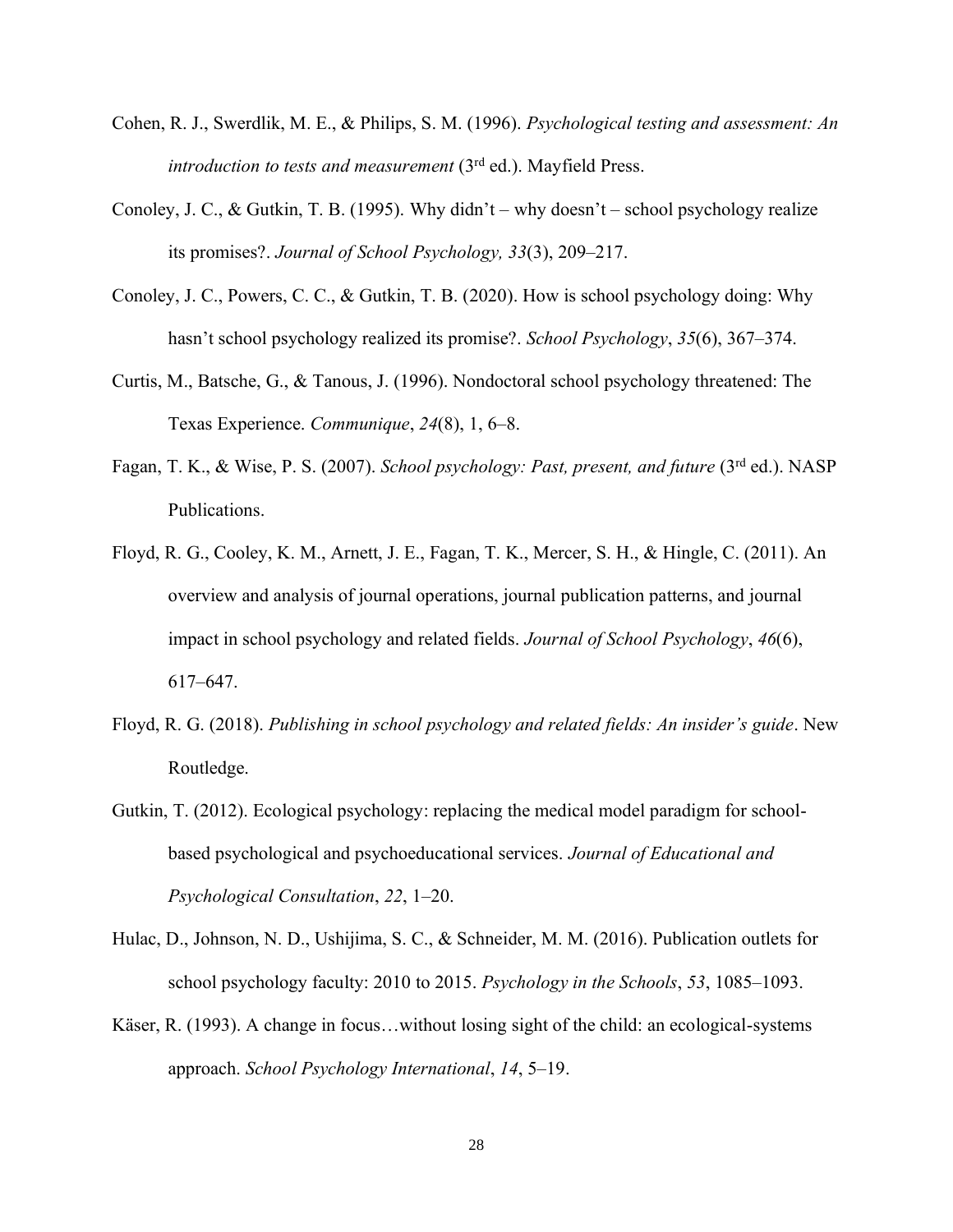- Massoumeh, Z., & Leila, J. (2012). An investigation of medical model and special education methods. *Social and Behavioral Sciences*. *46*, 5802–5804.
- Meyer, J., Parsons, R. D., & Martin, R. P. (1979). *Mental health consultation in schools*. Jossey-Bass.
- National Association of School Psychologists. (2010). *Model for comprehensive and integrated school psychological services*. Author.
- Price, K. W., Floyd, R. G., Fagan, T. K., & Smithson, K. (2011). Journal article citation classics in school psychology: Analysis of the most cited articles in five school psychology journals. *Journal of School Psychology, 49*, 649–667.
- Reschly, D. J. (1998, August). School psychology practice: Is there change? Paper presented at the annual meeting of American Psychological Association, San Francisco, CA.
- Reschly, D. J., & Wilson, M.S. (1992). School psychology faculty and practitioners: 1982 to 1991-92 trends in demographics, roles, satisfaction, and system reform. *School Psychology Review*, *24*, 62–80.
- Smith, D. K. (1984). Practicing school psychologists: Their characteristics, activities, and populations served. *Professional Psychology: Research and Practice*, *15*, 798–810.
- Smith, D. K., & Mealy, N. S. (1988). *Changes in school psychology practice: A five-year update.* Paper presented at the annual meeting of the American Psychological Association, Atlanta, GA.
- Spence, J. C., & Lee, R. E. (2003). Toward a comprehensive model of physical activity. *Psychology of Sport and Exercise*, *4*, 7–24.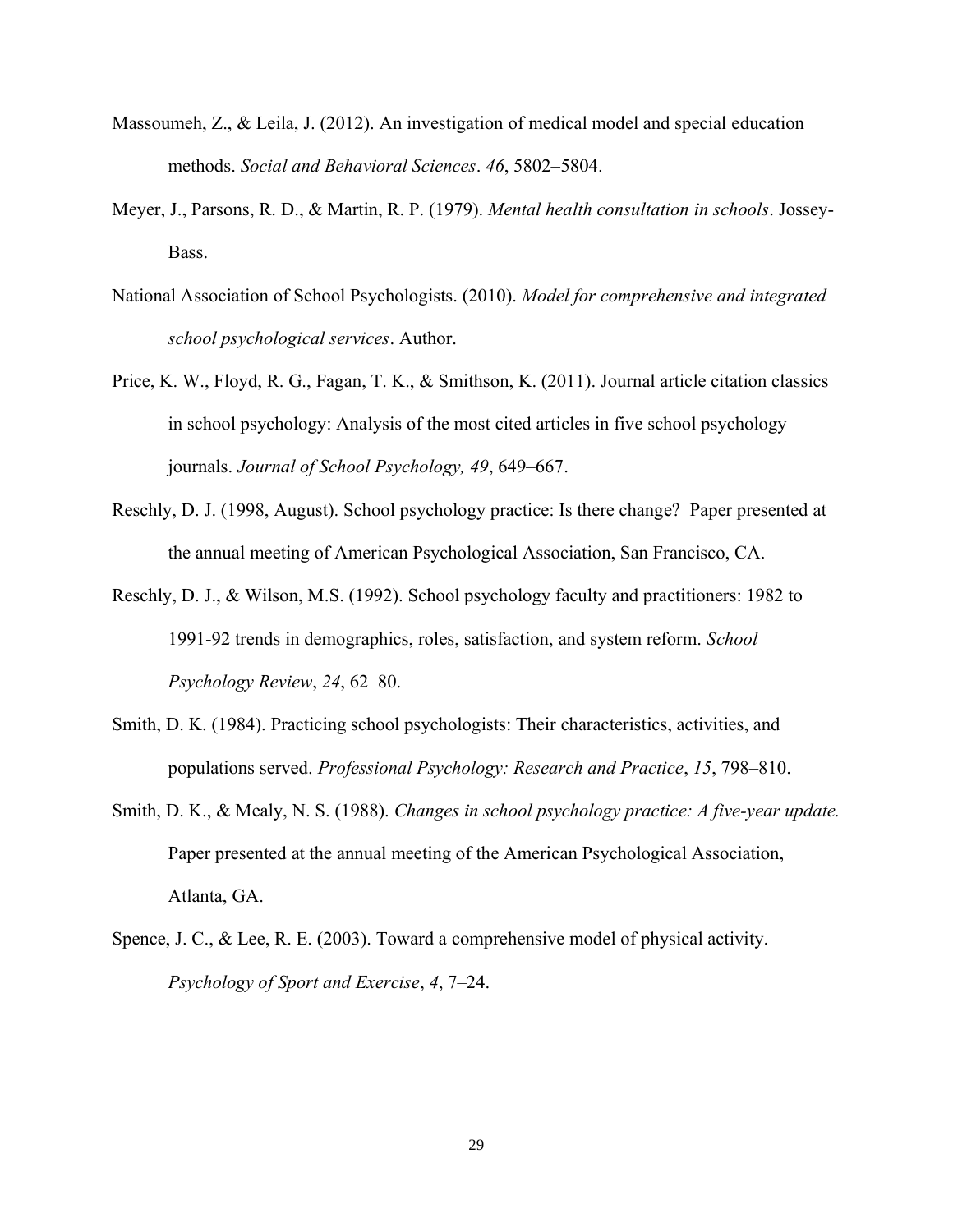

Figure 1. Percentages of ecological model research articles by year.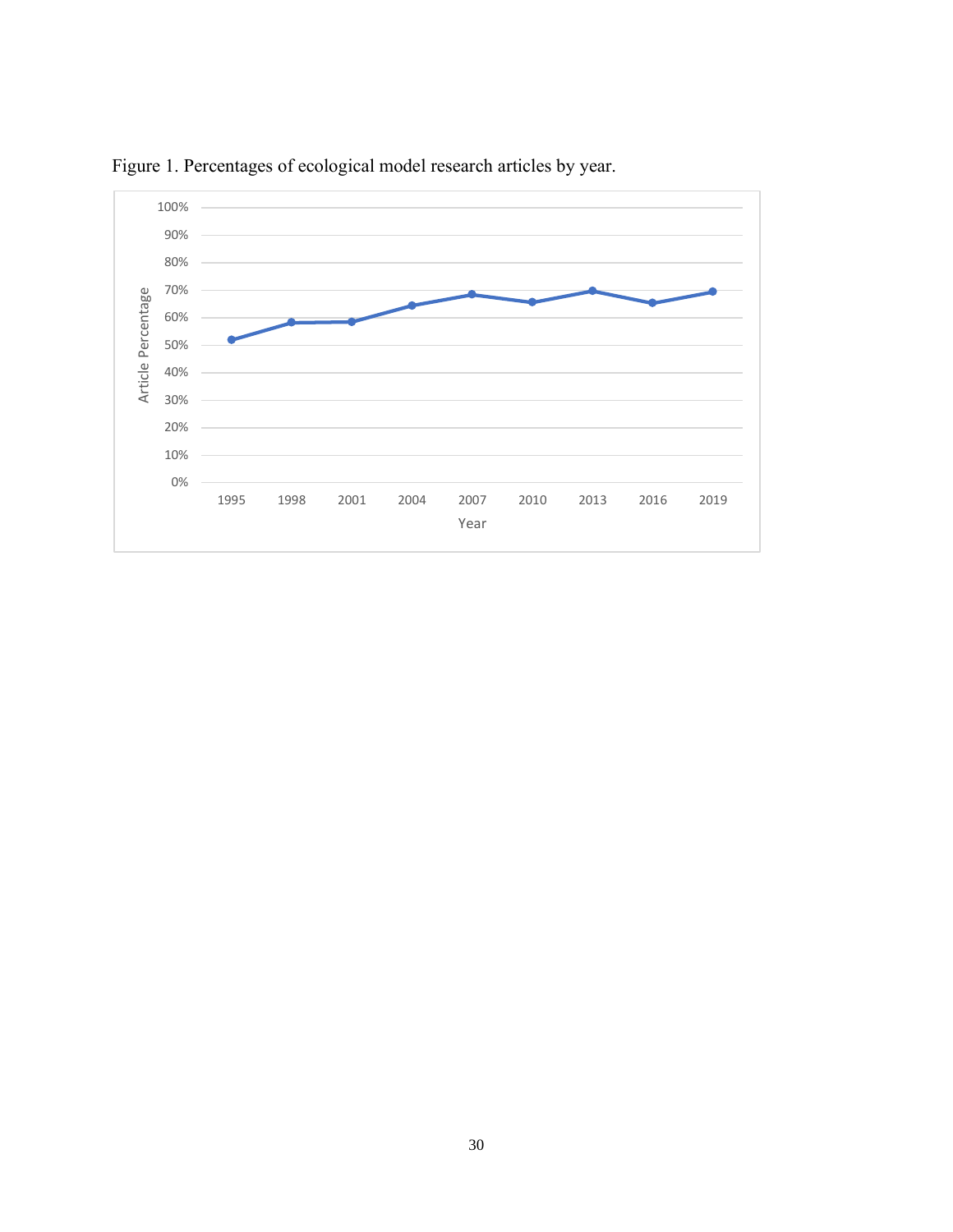

Figure 2. Percentages of ecological model research articles by journal and year.

*Note.* The journal categories used in the study have been abbreviated. JSP = *Journal of School Psychology*, PITS = *Psychology in the Schools*, SPI = *School Psychology International*, SPQ = *School Psychology Quarterly*, SPR = *School Psychology Review.*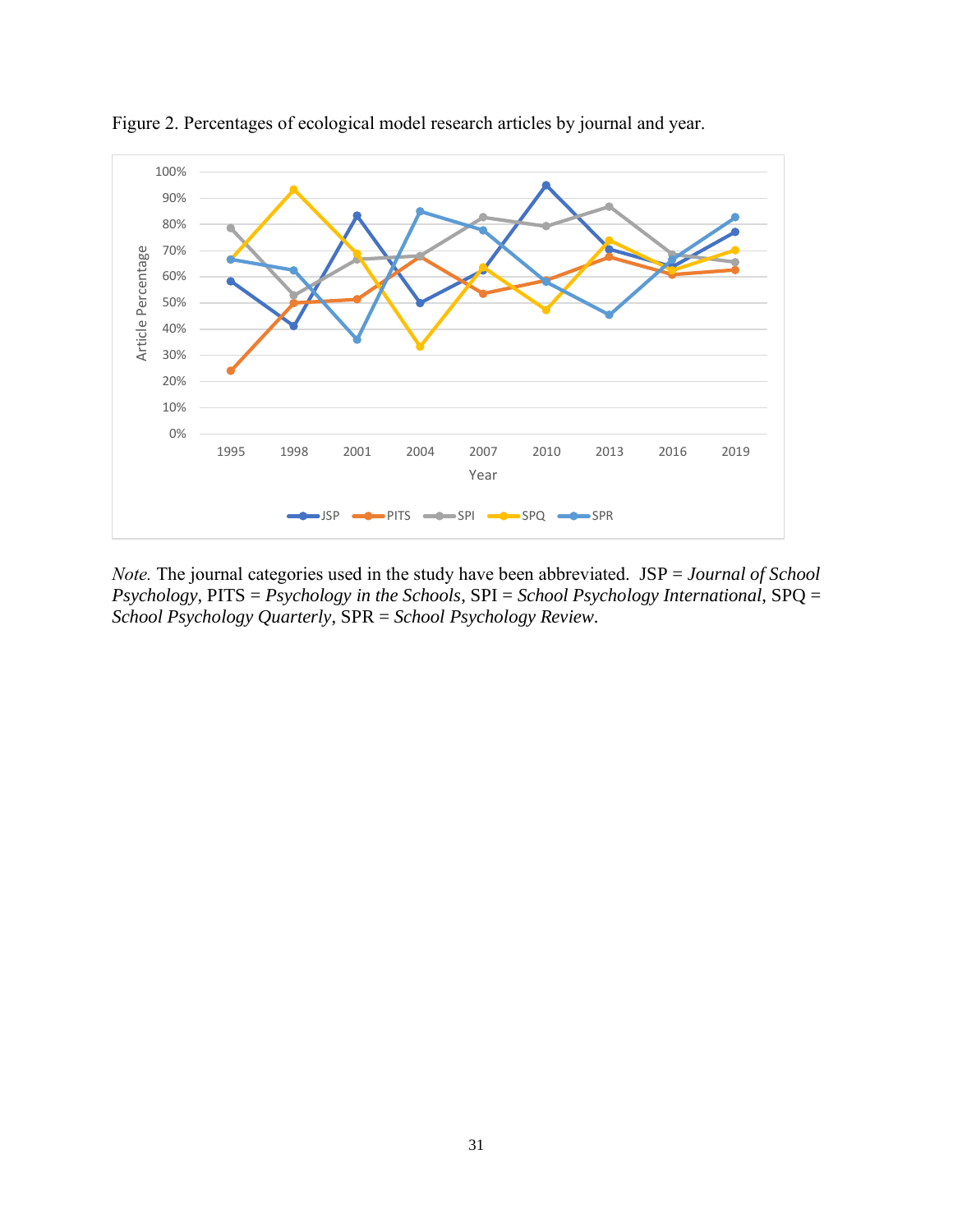

Figure 3. Percentages of ecological model research articles by article content and year.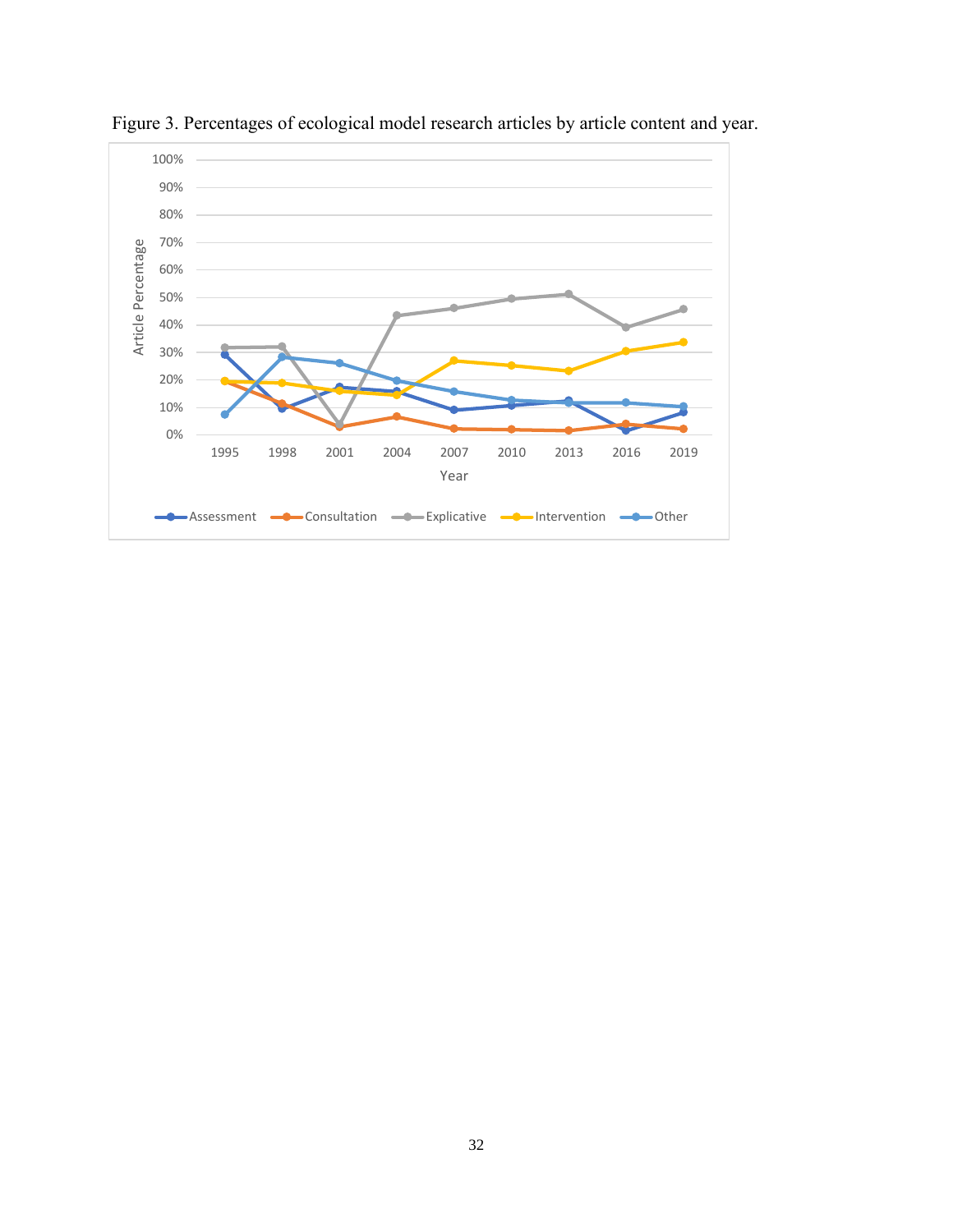

Figure 4. Percentages of primarily ecological model articles by year.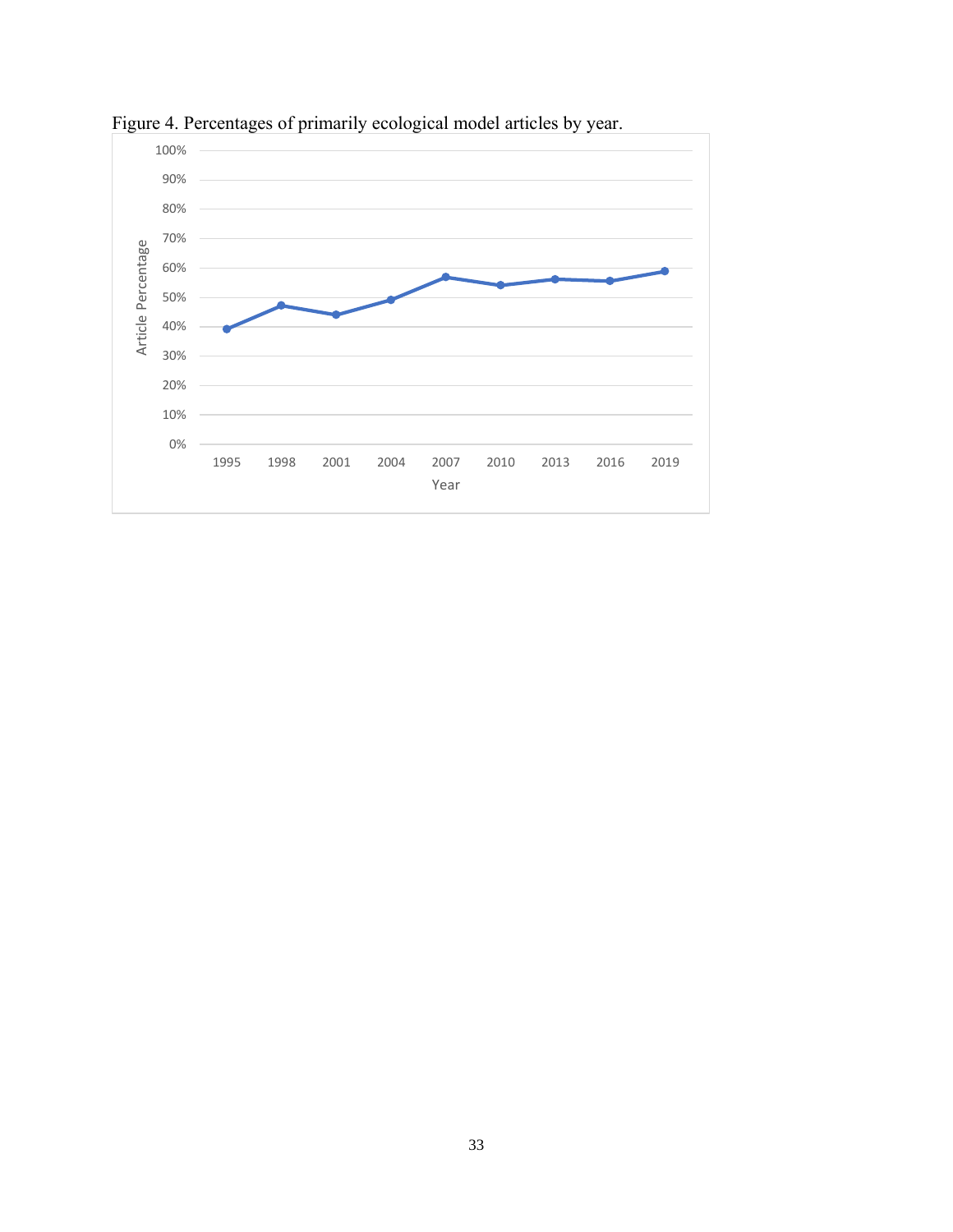

Figure 5. Percentages of primarily ecological model articles by journal and year.

*Note.* The journal categories used in the study have been abbreviated. JSP = *Journal of School Psychology*, PITS = *Psychology in the Schools*, SPI = *School Psychology International*, SPQ = *School Psychology Quarterly*, SPR = *School Psychology Review.*